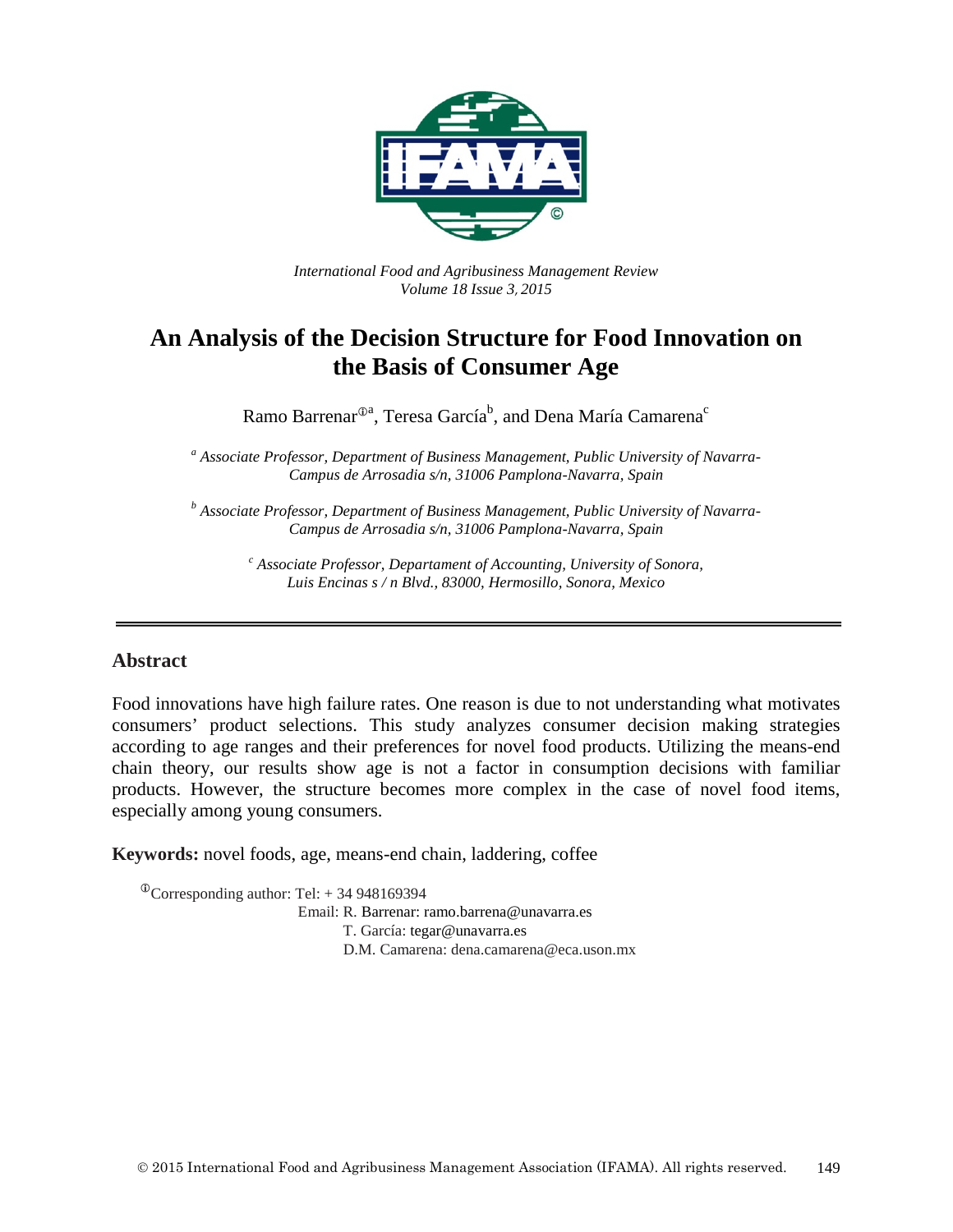## **Introduction**

 $\overline{a}$ 

The food market has high levels of competition and saturation, which requires companies to keep developing new strategies in order to improve, sustain their market share, or even survive (Baregheh et al. 2009, Naidoo 2010). One strategy used to gain the competitive advantage is product innovation aimed at satisfying consumers' needs, and targeting niche markets with specific needs. While product innovation is important in terms of business strategy and growth, success rates for newly launched products are relatively low, with failure rates between 40 - 90% (Gourville 2006, Gresham et al. 2006). This is often caused by a failure to understand consumers, a lack of market orientation from the businesses, and by consumer neophobia<sup>[1](#page-1-0)</sup>.

Consumers are becoming more variable and less predictable for many reasons due to significant changes in lifestyles, demographics, cultural exchanges and high communication levels. (Imram 1999, Capitanio et al. 2009, Fortuin and Omta 2009, Kühne et al. 2010). In view of this, better knowledge of what consumers want, their changing needs, and how these changes can be immediately addressed through market orientation, becomes not only a key to success but a key to survival for agro-food industries (Costa et al. 2004). Innovation success is a combination of understanding consumers, the features and benefits they are looking for in the products they purchase and consume—and the aspects of their own personalities they project through product usage.

Means-end chain (MEC) theory allows us to establish relationships between the features or specifications considered in a given product, with the benefits they symbolize, and the personal values consumers are striving to personify through them. Thus, this approach gives us an idea of the aspects consumers consider when it comes to buying a given product. This means that understanding consumers' adoption process and cognitive structure can help improve positioning and launch strategies related to food innovations. Consumer-behavior research on innovation has focused on the analysis of the mental, behavior and demographic traits associated with willingness to adopt novel products. Some studies relate adoption of novel products to consumers' personal traits (Dickerson and Gentry 1983, Michon et al. 2010). The variables normally include: income, age, family-group size, education level, etc. Although some studies show that the effect of demographic variables tend to be mild, generally, there is consensus that consumers who innovate tend to have higher income and education levels, are young, have higher social mobility, prone to making risky decisions, and have higher opinion leadership (Dickerson and Gentry 1983, Gatignon and Robertson 1991, Rogers 1995, Im et al. 2003).

The age variable generally appears in marketing literature dealing with market segmentation and consumer behavior. The specific phase in the cycle of life that people are going through accounts for the general structure of certain consumer choices (Grande 1993), which means that companies cannot work in the same way for all age segments if they want to succeed at getting consumers to adopt new goods and services. Life-span Developmental Theory argues that

<span id="page-1-0"></span>**<sup>1</sup>** The reluctance to try unfamiliar foods or dislike for the flavor of unfamiliar foods is called food neophobia (Pelchat and Pliner 1995; Pliner 1994; Pliner and Loewen 1997).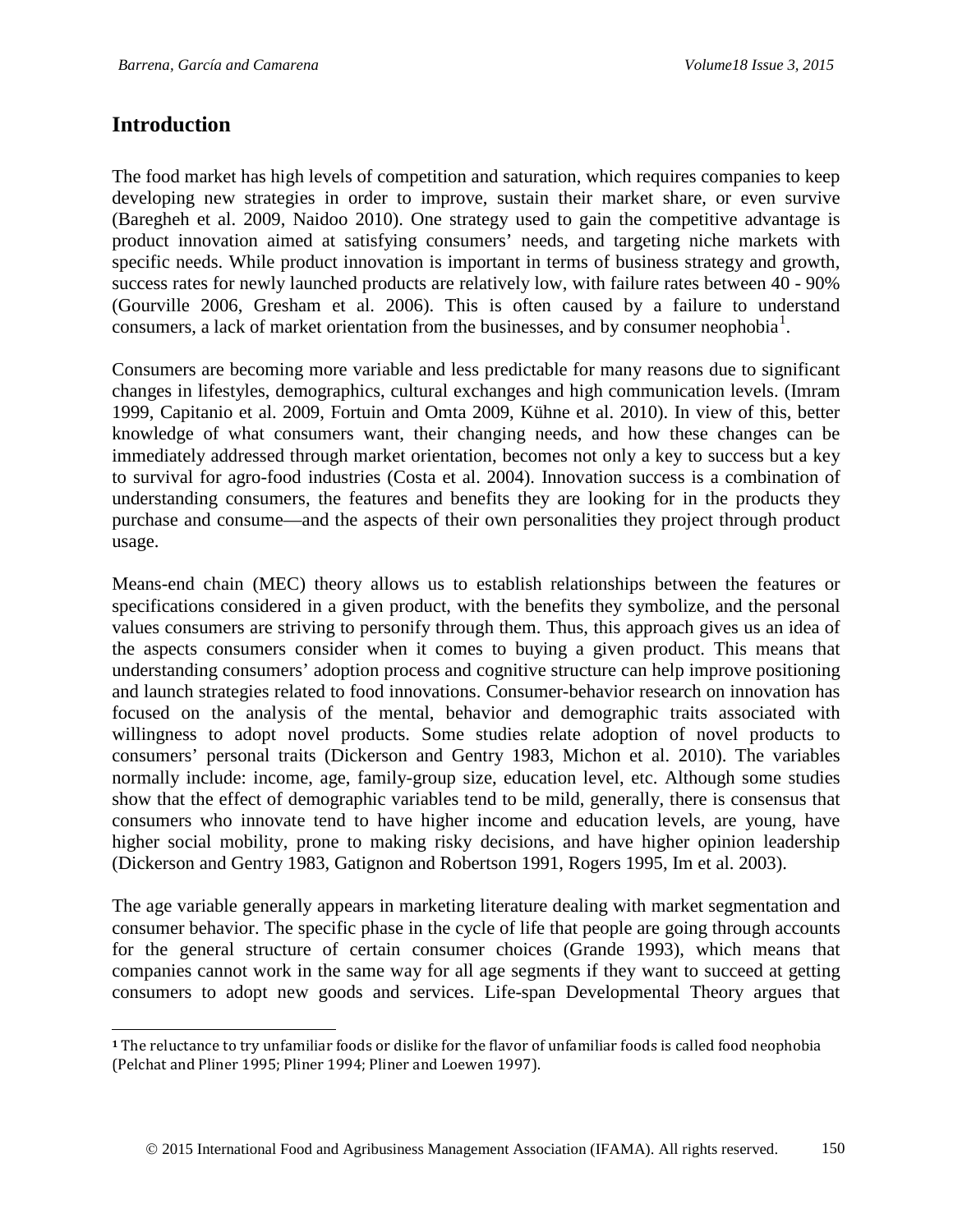personal values change normatively with age (Robinson, 2013) and that the objectives pursued in products consequently change with age too (Heckhausen et al. 2010). There is a broad-based consensus in the literature on the fact that age has an adverse effect over consumers' innovation drive. Younger consumers tend to be more innovative (Rogers 2003) and older consumers are more reluctant to innovate (Leek et al. 2001, Tellis et al. 2009).

Age generally affects innovation; young people are less risk-averse (Assael 1987). This trend is seen in the ecological food market (Tsakiridou et al. 2008, Bartels and Reinders 2010), the functional food market (Leek et al. 2001, Krystallis et al. 2010) and the ethnic food market (Pelchat and Pliner 1995, Xu et al. 2004).

Lunsford and Burnett (1992) considered a series of potential barriers to the adoption of novel products among older consumers and suggested there are a number of incompatibility limitations with these products. Psychologically, older consumers often fail to see clear benefits, resonate with a brand image or a product that is inconsistent with the older consumers' self-image. Our study attempts to analyze consumers' decision strategies according to their age and in relation to a novel food product in order to determine differentiating elements. This knowledge will help us identify the key elements for each age group and establish guidelines leading to improved rates of novel food product adoption. Although the age factor in relation to the adoption of novel food products has been widely analyzed, there are currently no studies establishing differences in decision structure according to age using means-end chain theory. That is to say, there are no studies analyzing the extent to which the desired specifications in a product, the benefits pursued and the personal values in play vary according to consumers' age when a novel food product is bought; and this is the differentiating element in our study.

Means-end chain theory, the theoretical basis of our research is presented in the next section. Section 3 explains the methodology used and Section 4 presents the primary results. Finally, the main conclusions and implications are presented, as well as the limitations of the study.

# **Theoretical Framework**

## *Means-End Chain (MEC)*

Gutman (1982) introduced means-end chain (MEC) theory into the field of marketing and consumer research, as a way of explaining the relationship between consumer knowledge and consumer behavior. MEC is a cognitive structure that links consumers' knowledge of products to their knowledge of certain consequences and values connected with those products (Ter Hofstede et al. 1998).

The main premise of MEC is that consumers learn to select those products that feature the attributes that allow them to achieve their desired ends (Reynolds and Gutman 1984, Ter Hofstede et al. 1998, Walker and Olson 1991, Olson and Reynolds 2001). MEC theory assumes that people base their purchase choices not on the products themselves but on the benefits to be gained from their consumption. A means-end chain begins with a product, service or performance attribute and establishes a sequence of links with personal values through the consumer's perceptions from which the consequences or benefits are derived.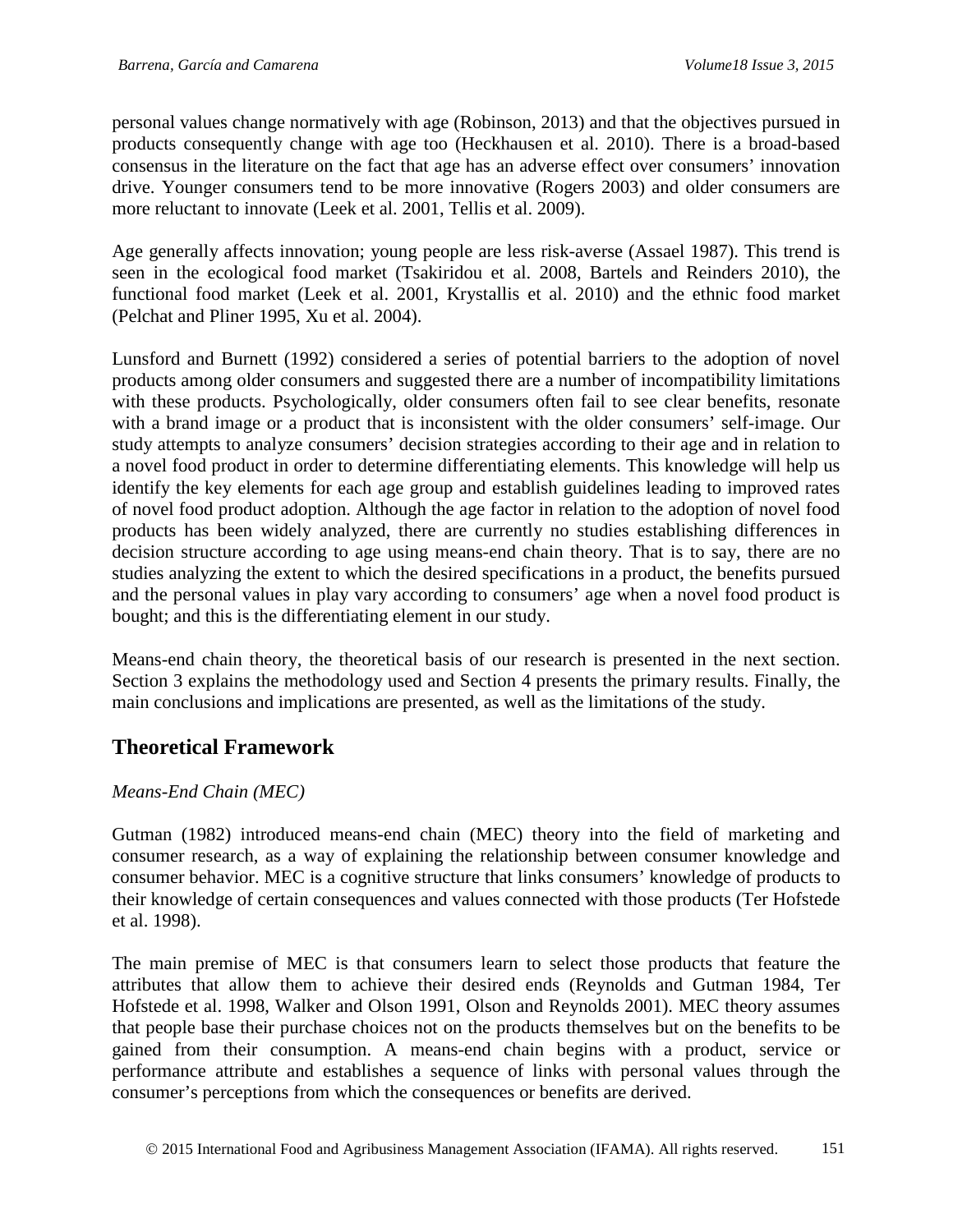Means-end chain theory suggests that product knowledge in consumers is hierarchically organized by level of abstraction (Young and Feigin 1975; Gutman 1982). The higher the level of abstraction, the stronger and more direct the relationship with the person (Olson and Reynolds 1983). In the analysis of mental images, each basic level of abstraction can be subdivided into distinct categories of abstraction. In this respect, Walker and Olson (1991) propose a six-level MEC. The three lower levels (concrete attributes, abstract attributes and functional consequences) form the consumer's product knowledge, while the three upper levels (psychosocial consequences, instrumental values and terminal values) comprise the consumer's self-knowledge. *Concrete attributes* are those properties or characteristics of the product, service or performance that may be desired or pursued by consumers. *Abstract attributes* are those that cannot be checked prior to consumption of the product and must therefore be inferred from internal or external cues. *Functional consequences* are the tangible benefits that consumers derive from product or service attributes as a direct result of consumption. *Psychosocial consequences* are benefits of a more personal, social and less tangible nature. *Instrumental values* represent desirable modes of behavior for the attainment of desirable end-states, and finally, *terminal values* represent desirable end-states. Having presented our theoretical framework, we will focus our attention in the next section on the methodology used in this research.

In relation to age and the use of the means-end chain, life-span developmental theory claims that personal values vary with age and therefore the objectives and benefits pursued in products change throughout life (Robinson 2013; Heckhausen et al. 2010). A further theory which confirms the aforementioned is the one proposed by Erikson (1980); young people aim to establish successful relationships. Thus, they value and prioritize autonomy, improvement and new experiences (Arnett 2000). Adults focus more on family so their pursued values and objectives focus on the people around them. As age increases, people are more concerned with maintaining traditions and are reluctant to change (Robinson 2013). These theories confirm that attributes-consequences-values and relationships can change with age. Furthermore, a number of MEC studies have analyzed variations according to age group. Roininen et al (2004) analyze the fruit and vegetables consumption habits of two different age groups in Finland and the UK. Flight et al. (2003) studied the perception of attributes, consequences and values of red meat consumption of middle-age and early old-age people. The text now includes a limitation regarding the issue of potential differences in the level of involvement and behavior between young people and adults.

# **Methodology**

### *Product Choice*

Two products were selected to determine the role played by consumers' ages in the acceptance of food innovations and the potential differences in decision structure when consumers of different ages are presented with a novel food product. We chose a traditional product as the control product (coffee) and a novel coffee-derived product (Nespresso type coffee capsules). Given that coffee consumers are increasingly more demanding and care more for quality and presentation, coffee capsules offer them the opportunity to enjoy different types of specialized establishment grade coffee in their homes without needing to spend large sums of money on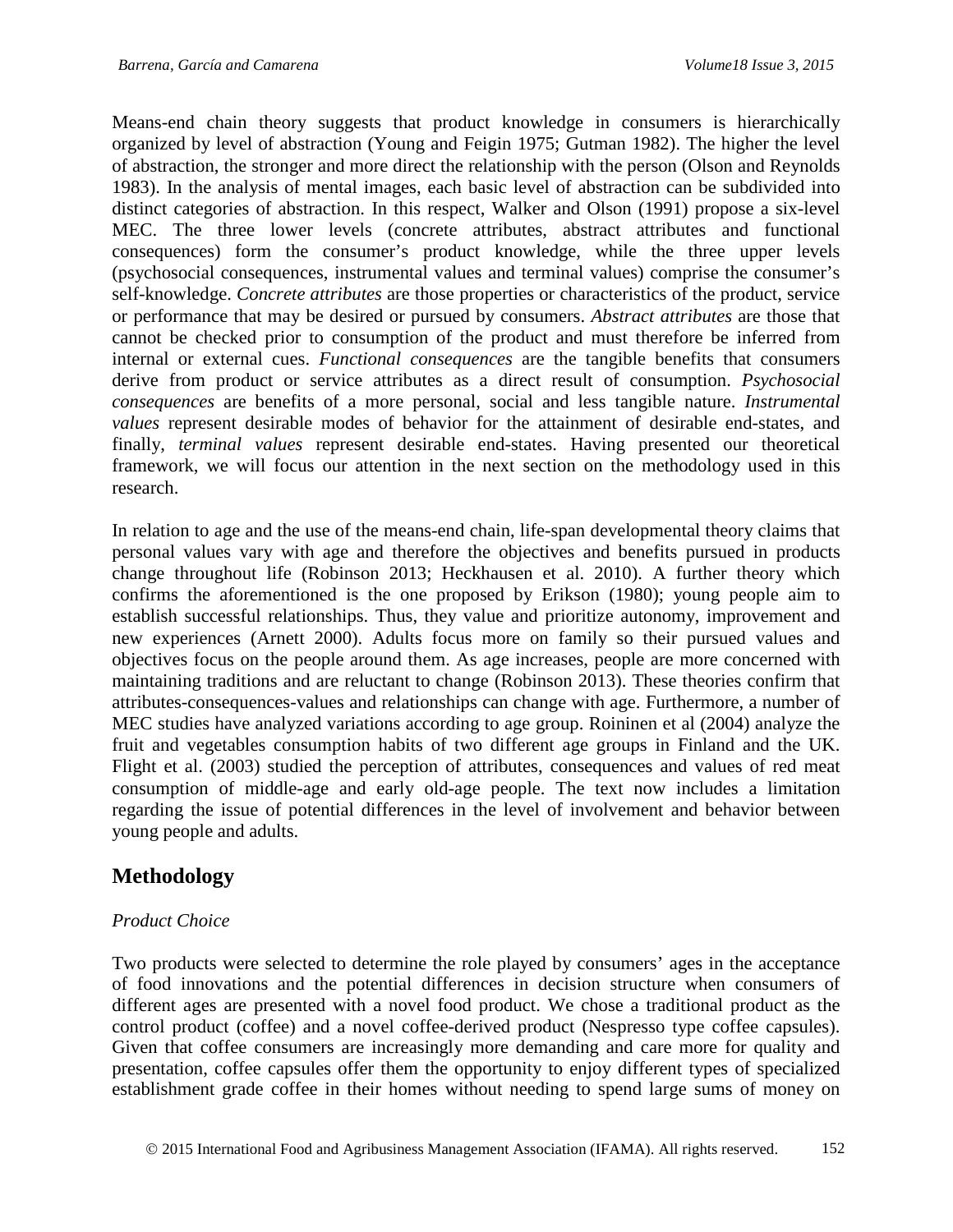coffee makers or cafés (Resa 2011). In other words, capsules make consumers feel like coffee experts and cosmopolitan consumers etc., which are intangible values associated with consumption of the new product. These two products were chosen bearing in mind that coffee both in its traditional and innovative formats - is a popular and widely consumed product among the Spanish population. According to data from the Spanish Ministerio de Agricultura, Alimentación y Medio Ambiente (MARM) [Ministry of Agriculture, Food and the Environment], 82% of the population drink brewed coffee. The proposed innovation (coffee capsules) was launched in  $2004$  $2004$ - $2005^2$ , and its penetration in the Spanish market has tripled over the last two years to reach over 1.5 million regular consumers (8% of the total coffee consumption volume). This product is expected to amount to 20% of total coffee sales in the next five years (MARM 2011).

#### *Laddering Interviews*

The usual method used to obtain means-end chains is a qualitative interviewing technique known as laddering. Laddering interviews are personal, individual, in-depth, semi-structured interviews aimed at revealing the attribute-consequence-value associations made by consumers with respect to a particular product. Laddering interviews comprise a three-stage process. In the first stage, the researcher identifies the relevant attributes of the test product. In the second stage, subjects are invited through a series of questions of the type 'Why is that important to you?' to explain why the attributes chosen in the first stage are relevant in terms of their associated consequences and values. In the third stage, the associations or linkages are used to form an implication matrix from which to generate a hierarchical value map (HVM) (Nielsen et al. 1998, Ter Hofstede et al. 1998).

One of the key issues to be considered when constructing a HVM is the choice of cut-off level, as only associations above this level will be mapped (Leppard et al. 2004). The method adopted to determine the cut-off point in our case is known as 'top-down ranking', originally proposed by Leppard et al. (2004). This method is based on the premise that all participants in a survey will not necessarily make the same number of links between two levels of abstraction. Usually, larger numbers of links are more common at lower levels of abstraction than at higher levels. Therefore, it may not be appropriate to use the same cut-off point when the number of links varies between different levels of abstraction. The strategy underlining this method fixes the cutoff point according to a concept known as the 'importance link'. The most important link is the one most often repeated. Using this approach, one obtains different HVMs for different orderings. HVM1 represents the 'most important' or 'best' linkages, in the sense that any other choice of cut-off value or values must produce a HVM based on smaller and thus less strongly associated linkages between levels of abstraction. HVM1 is also the least complicated and most easily interpreted of all possible HVMs as it has the least number of elements displayed. Similarly, a HVM2 is constructed by repeating the above process but defining the relevant cutoff levels at the second largest cell entry at each level of abstraction. Thus, additional linkages are created by using a less stringent requirement (second highest vs. first highest) which results in a more complex HVM. Continuing in this way, choosing successively smaller cell entries in the manner described above, a sequence of HVMs can be created. The advantage of this method

<span id="page-4-0"></span><sup>&</sup>lt;sup>2</sup>Coffee capsules were launched in 1986. In Spain, however, it is a novel food product as it entered Spanish market much later (Nesspreso 2012).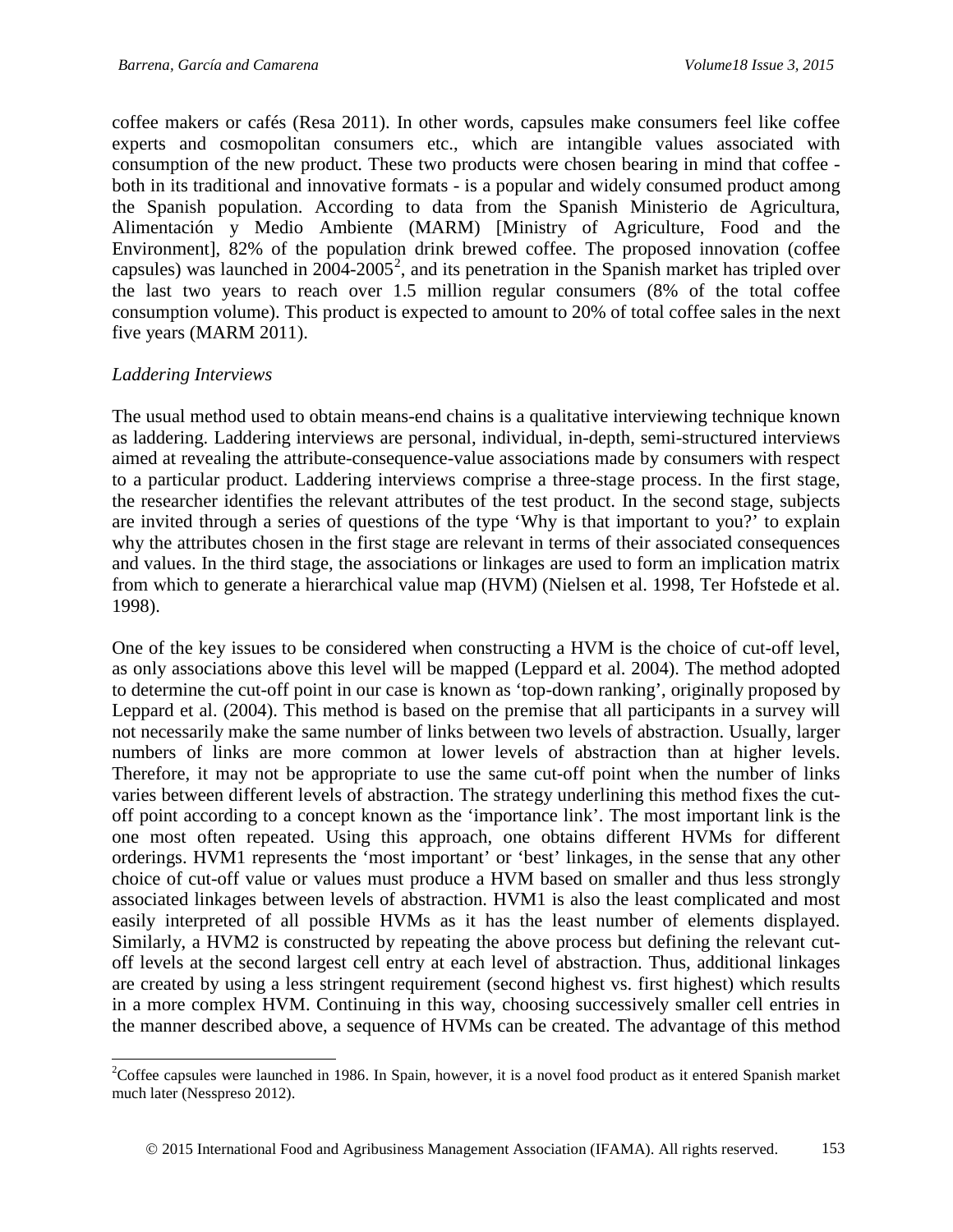is that it allows one to observe how the most important links between different levels of abstraction gradually emerge, while also allowing for the comparison of groups with the same cut-off point. That is to say, the same level may have different cut-off points between the groups but this allows us to know which elements (attributes, consequences and values) are relevant at each level and whether they are similar or different for the different groups established. Furthermore, this cut-off level captures a reasonable amount of the initial data shown in the final variance of the model.

#### *Data Collection*

The data to achieve our objectives was collected by means of a personal survey carried out in Navarra in March-April, 2011. The three-section survey target was household food buyers. The first section comprised questions related to consumption frequency for novel food products and their valued qualities when it comes to purchasing them. The second part of the questionnaire focused on applying the methodology in order to find out the respondents' means-end chains (laddering interview). Finally, the third part was related to the respondents' socio-demographic characteristics and lifestyles.

This study uses hard laddering<sup>[3](#page-5-0)</sup> because, as noted by Russell et al.  $(2004)$ , the technique is easier to apply, as the interview is shorter and the respondent feels less pressure (Botschen and Hemetsberger 1998). The present study uses hard laddering, because, as noted by Russell et al. (2004), it yields higher levels of abstraction than soft laddering while conserving the richness and complexity of the data<sup>[4](#page-5-1)</sup>. The specific technique chosen for this part of the questionnaire was the 'Association Pattern Technique' (APT), which was introduced by Ter Hofstede et al. (1998) and is generally approved for use with samples of more than 50 individuals (Russell et al. 2004). This method comprises two independent matrices: an Attribute–Consequence (AC) matrix and a Consequence–Value (CV) matrix; respondents have to establish relationships between these elements.

The attributes selected for the attribute-consequence and value-consequence matrices were drawn from the reviewed literature and consultation with experts (academic staff at the *Universidad Pública de Navarra*) and through a pilot survey carried on people there. This produced a set of 13 attributes for coffee (Table 1). In the same way, we extracted what we considered to be the 21 most relevant functional and psychological consequences associated with the consumption of coffee. Finally, we used the list of values (LOV) proposed by Kahle (1985), which incorporated nine new consumption-related instrumental and terminal personal values (Table 1).

<span id="page-5-0"></span> <sup>3</sup> There are two types of laddering: hard and soft (Grunert and Grunert, 1995; Botschen and Thelen, 1998). Hard laddering includes all those techniques in which subjects are required in a structured interview to generate or verify associations between elements on individual ladders in sequences showing increasing levels of abstraction. Soft laddering respects the respondent's natural flow of discourse throughout the interview and the attribute–consequence–value linkages have to be reconstructed afterwards.

<span id="page-5-1"></span><sup>&</sup>lt;sup>4</sup>Therefore, Costa et al. (2004) recommend the use of hard laddering for samples of more than 50 respondents, which strengthens the rationale for our adoption of this type of laddering.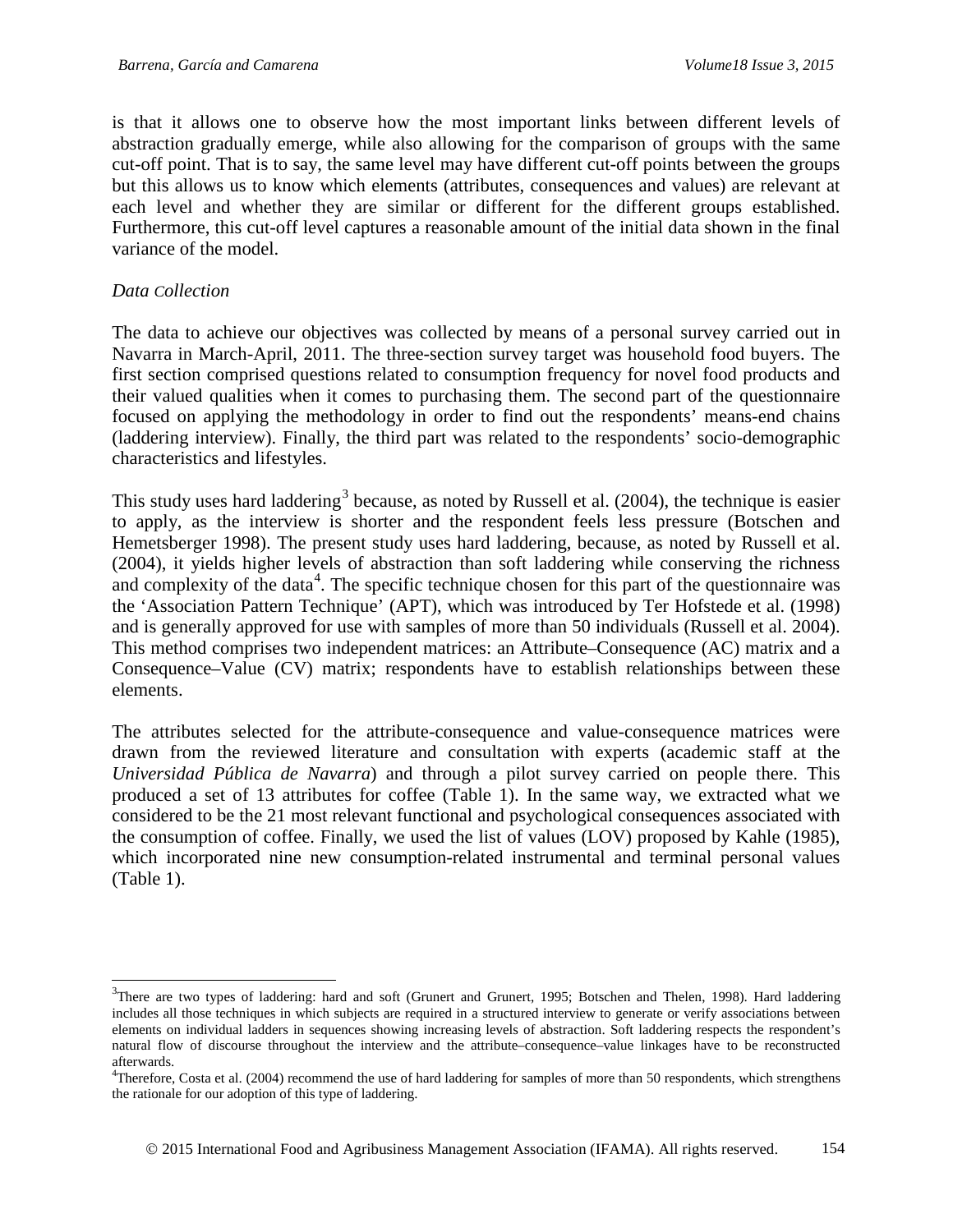| <b>Attributes</b>                                                                                                                                 | <b>Consequences</b>                                                                                                                                                                                                                                                                                                                                                                           | <b>Values</b>                                                                                                                                                                                                                                                                         |  |  |
|---------------------------------------------------------------------------------------------------------------------------------------------------|-----------------------------------------------------------------------------------------------------------------------------------------------------------------------------------------------------------------------------------------------------------------------------------------------------------------------------------------------------------------------------------------------|---------------------------------------------------------------------------------------------------------------------------------------------------------------------------------------------------------------------------------------------------------------------------------------|--|--|
| <b>Concrete Attributes</b><br>Price<br>Taste<br>Aroma<br><b>Brand</b><br>Label information<br>Package<br>٠<br>Geographic origin<br>Type of coffee | <b>Functional Consequences</b><br>Appetizing and enjoyable to drink<br>п<br>It is a healthy food<br>п<br>Good value for money<br>п<br>I'm well informed<br>Easy to purchase<br>Appeals to all the family<br>Makes life easier<br>п<br>It is familiar<br>It saves me time<br>п<br>My concentration is better and I feel<br>more awake<br>It make me nervous<br>п<br>It helps me relax and rest | <b>Instrumental Value</b><br>• Provides fun, pleasure and<br>enjoyment<br>Enhances my quality of life and<br>٠<br>security<br>Gives me an emotional boost<br>Makes me feel more successful                                                                                            |  |  |
| <b>Abstract Attributes</b><br>Quality<br>Ease of preparation<br>Familiarity<br>Beneficial health effect<br>Caffeine content                       | <b>Psychological Consequences</b><br>I'm consuming a quality product<br>Good eating habits<br>Provides me happiness and satisfaction<br>п<br>Brings back memories<br>Gives me a sense of cultural identification<br>No health risk<br>п<br>Status symbol<br>I feel I'm doing right<br>Makes me feel more cosmopolitan                                                                         | <b>Terminal Values</b><br>Gives me a sense of social<br>belonging<br>Improves my relationships with<br>others<br>Gives me a sense of self-<br>٠<br>fulfillment and accomplishment<br>Makes me feel more respected by<br>others<br>Gives me peace of mind, dignity<br>and self-respect |  |  |

**Table 1.** Identification and Classification of Attributes, Consequences and Values Selected for the Analyzed Product.

The study used a convenience sample of coffee purchasers and consumers. Vannopen et al. (1999), approve the use of convenience samples in laddering procedures, given the complexity of the process and the fact that respondents are familiar with the product and therefore capable of expressing more ideas on the subject. In this case the final sample consisted of 98 people in charge of buying household food who responded to a personal invitation sent by e-mail to *Universidad Pública de Navarra* staff (academics, non-academic staff and students).This size of sample is in line with the majority of the past surveys using this technique found in the review of the literature. The characteristics of the sample and of the population of Navarre are shown below in Table 2.

**Table 2.** Characteristics of the Sample and the Population of Navarre (Spanish region).

|                           | <b>Coffee Sample</b> | <b>Spanish Region Navarre</b> |
|---------------------------|----------------------|-------------------------------|
| Gender                    |                      |                               |
| Male                      | 28.03%               | 49.77%                        |
| Female                    | 71.97%               | 50.23%                        |
| Average age               | 40.03                | 40.50                         |
| Size of household         | 3.06                 | 2.90                          |
| <b>Level of Education</b> |                      |                               |
| Elementary                |                      | 18.67%                        |
| Intermediate              | 17.99%               | 52.24%                        |
| Higher                    | 82.10%               | 29.09%                        |

**Source.** National Statistics Institute (INE Spain) (2007) and authors' own calculations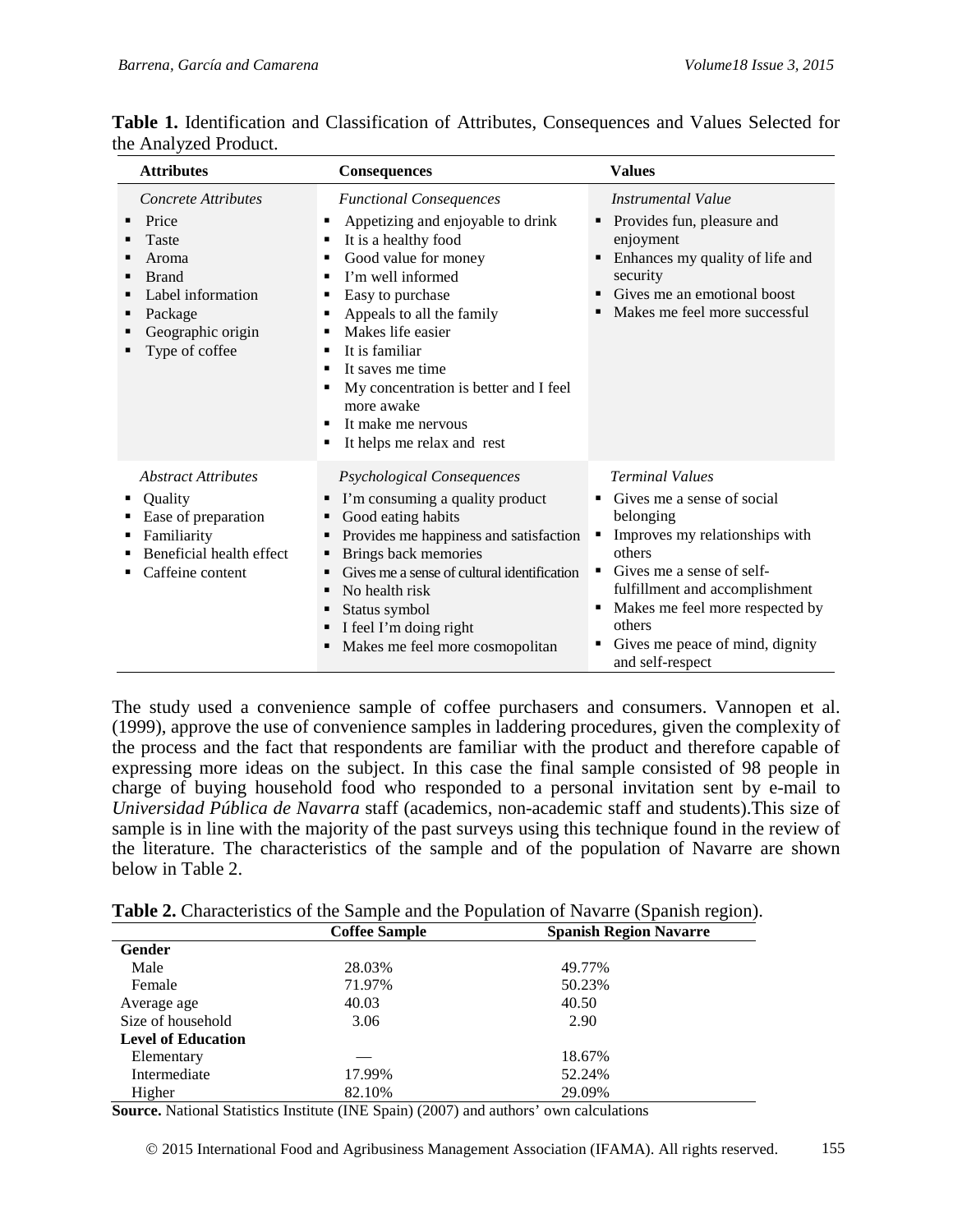It shows that the biggest difference is the higher percentage of participants with higher education in the two samples analyzed, because the surveys were conducted in the university.

The table also shows a higher number of women in the sample; this is probably due to the fact that the survey was responded to by people in charge of household purchases and there are still a higher number of women in charge of this chore. Even though the sample could be considered biased in terms of its educational level, other elements, such as household composition, age and gender, these are similar to those found in the population of Navarre as a whole. The sample has representativeness problems in terms of the interviewees' education level. Furthermore, it was impossible to interview people over 65 years of age given that the survey was carried out in a working environment and the difficulty older people may have when it comes to answering laddering interviews. Interviewing was conducted in groups of approximately 10 subjects who were given an explanation of the questionnaire content, its component parts and instructions for completion and then they completed the survey in their homes. Special emphasis was placed on explaining the laddering technique and an example was given of the MEC relationship to ensure a fuller understanding of the process. The duration of the interview ranged between 40 and 60 min. Mecanalyst Plus 1.0.8. software was used to construct ladders for all the sample respondents. The main findings from the data analysis are presented below.

# **Results**

## *Segment Characterization*

In order to find out whether consumers' decision structures with regard to food innovation vary according to age, the sample was segmented based on this variable. Two age groups were established: 18-35 year old interviewees (the "young" group) and 36-65 year old interviewees (the "adult" group).

Table 3 shows the socio-demographic characteristics and lifestyles of the two groups determined a priori as well as the corresponding statistics in order to determine significant differences between these two segments. The young group constitutes almost 39% of the sample, the adult group being the biggest segment (61%). In terms of socio-demographic characteristics, differences can be seen in family size; the adult group has bigger family sizes (a logical result given the family life cycle stage each of the groups is going through). Differences are also observed in terms of lifestyles; the adult group tends to be more participative in NGOs and more concerned about health related matters (medical check-ups, eating additive-free food and reducing stress), which is consistent with results found by other authors (Rimal 2001).

Table 4 shows consumption frequency for the products analyzed (traditional coffee and coffee capsules) for both age segments. Consumption levels for traditional coffee are very high; 80% of the population consumes this product regularly. In the case of coffee capsules, the consumption frequency is much lower, which is consistent with the literature related to the dissemination and adoption of innovations. In this case consumption frequency differences are significant and consumption levels are clearly higher in the young segment. This is consistent with the literature related to adoption of innovations, which holds that innovations have higher acceptance levels among young consumers (Leek et al. 2001, Tellis et al. 2009).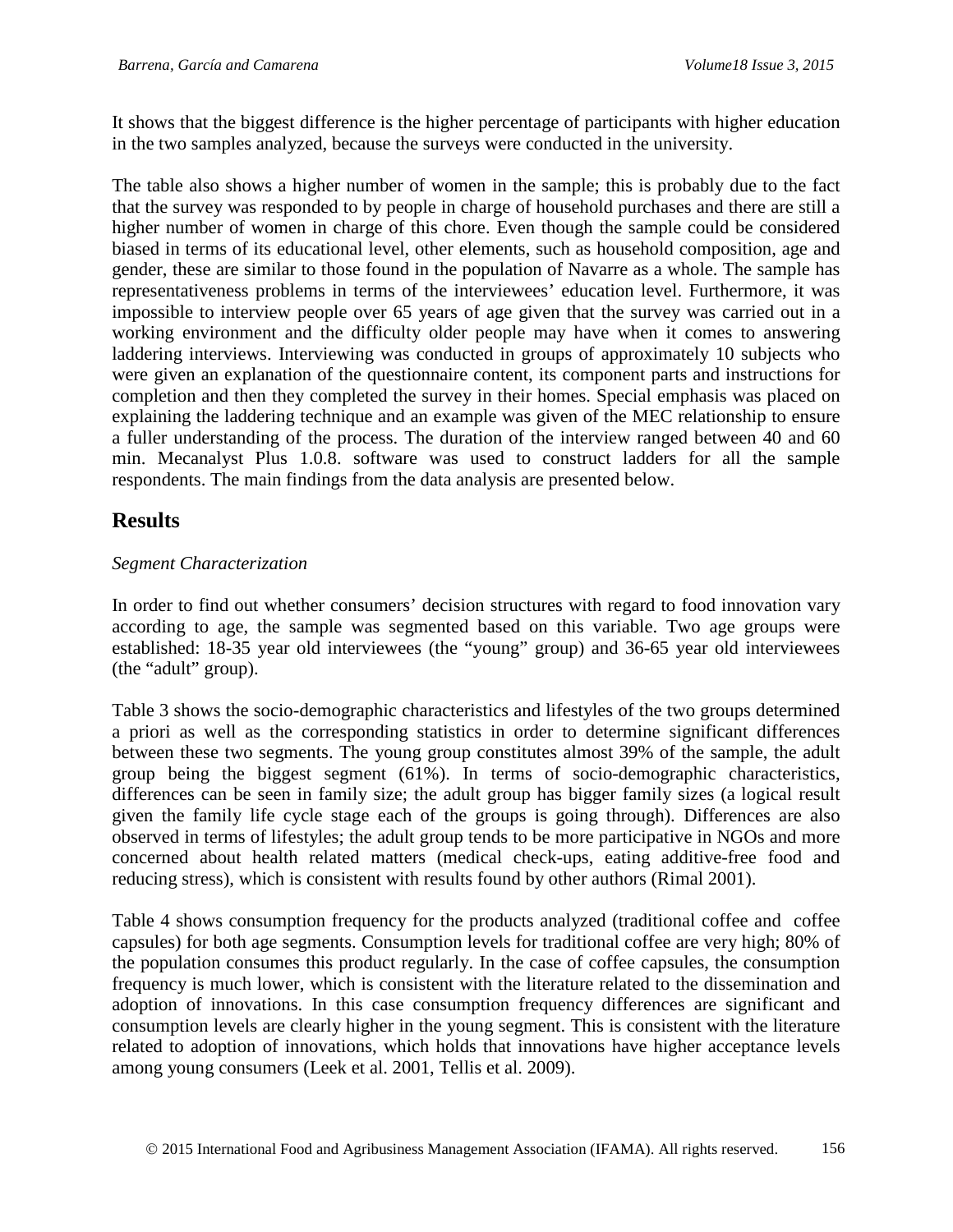| Table 3. Socio-Demographic Characteristics and Lifestyles by Respondents' Ages. |  |  |
|---------------------------------------------------------------------------------|--|--|
|                                                                                 |  |  |

| O                                                  | Young | <b>Adults</b> | o<br><b>Snedecor's F</b> | Sig.      |
|----------------------------------------------------|-------|---------------|--------------------------|-----------|
|                                                    | 38.8% | 61.2%         | 2.831                    | 0.096     |
| Household Size *                                   | 2.72  | 3.19          |                          |           |
| <b>Life Styles</b>                                 |       |               |                          |           |
| I reduce salt intake                               | 3.18  | 3.11          | 0.066                    | 0.798     |
| I am a vegetarian                                  | 1.41  | 1.65          | 1.157                    | 0.285     |
| I exercise regularly                               | 3.54  | 3.21          | 1.179                    | 0.280     |
| I try to avoid industrial products                 | 2.87  | 3.28          | 1.954                    | 0.165     |
| I regularly eat fruit and vegetables               | 4.09  | 4.33          | 1.290                    | 0.259     |
| I eat red meat in moderation                       | 3.39  | 3.46          | 0.063                    | 0.802     |
| I am member of a wildlife conservation association | 1.06  | 1.20          | 0.968                    | 0.328     |
| I try to eat additive-free food                    | 2.40  | 2.89          | 2.839                    | $0.095*$  |
| I have regular health check-ups                    | 2.46  | 3.27          | 5.963                    | $0.016**$ |
| I try to reduce stress                             | 2.62  | 3.19          | 5.122                    | $0.026**$ |
| I participate in NGOs                              | 1.68  | 2.50          | 6.076                    | $0.016**$ |
| I see a dentist regularly                          | 3.28  | 3.71          | 2.135                    | 0.147     |
| I try to lead an organized, methodical life        | 3.43  | 3.49          | 0.054                    | 0.817     |
| I try to balance work and private life             | 3.75  | 3.99          | 1.120                    | 0.293     |
| I read food products' labels                       | 3.54  | 3.95          | 2.653                    | 0.107     |
|                                                    | Young | <b>Adults</b> | Chi-square test          | Sig.      |
| Gender                                             |       |               | 0.123                    | 0.726     |
| Male                                               | 25.8% | 29.3%         |                          |           |
| Female                                             | 74.2% | 70.7%         |                          |           |
| <b>Level of Education</b>                          |       |               | 0.020                    | 0.808     |
| Secondary                                          | 23.2% | 25.9%         |                          |           |
| Higher                                             | 76.8% | 74.1%         |                          |           |

\*\*\*, \*\*, \* show the existence of significant differences between groups for  $1\%$ ,  $5\%$ ,  $10\%$  maximum error level respectively.

|                 |                        | Young<br>38.8% | <b>Adults</b><br>61.2% | Chi-square | Sig.      |
|-----------------|------------------------|----------------|------------------------|------------|-----------|
| Coffee          | Do not consume         |                | 6.3%                   | 2.322      | 0.313     |
|                 | Occasional consumption | 18.2%          | 14.3%                  |            |           |
|                 | Regular consumption    | 81.8%          | 79.4%                  |            |           |
| Coffee capsules | Do not consume         | 37.6%          | 58.7%                  | 5.730      | $0.038**$ |
|                 | Occasional consumption | 37.3%          | 19.0%                  |            |           |
|                 | Regular consumption    | 25.2%          | 22.3%                  |            |           |

#### Table 4. Coffee Consumption by Respondents' Age.

\*\*\*, \*\*, \* show the existence of significant differences between groups for 1%, 5%, 10% maximum error level respectively.

### *Cut-Off Point of Hierarchical Value Maps (HVM)*

Having obtained the socio-demographic profile of each group and following the construction of the hierarchical value maps, it was necessary to determine the cut-off point of the HVMs. All the maps constructed were level 6 maps; that is, they show all the attribute-consequence and consequencevalue linkages at and above the frequency of the one ranked sixth in importance. The cut-off point obtained following the methodology proposed by Leppard et al. (2004) is different for each level of abstraction and group of respondents, as shown in Table 5, while allowing for comparison between maps. Almost all of these linkages are made by over 50.0% of the group in each case, thus satisfying the minimum requirement suggested by the majority of authors.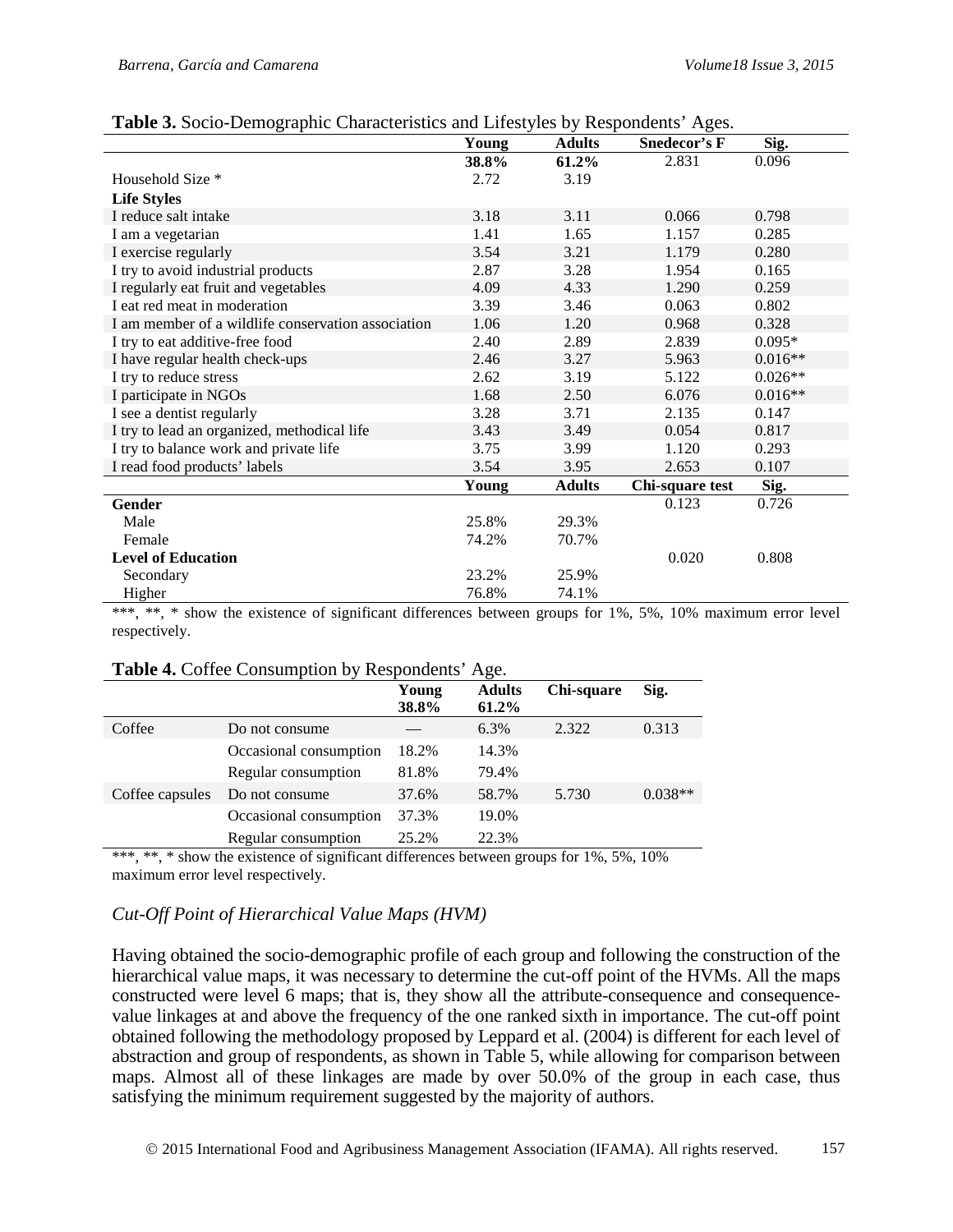|            | <b>Coffee</b> |      |          | <b>Coffee Capsules</b> |    |       |    |               |  |
|------------|---------------|------|----------|------------------------|----|-------|----|---------------|--|
|            | Young         |      |          | <b>Adults</b>          |    | Young |    | <b>Adults</b> |  |
|            | <b>CP</b>     | $\%$ | $\rm CP$ | %                      | CР | $\%$  | CP | $\%$          |  |
| Level 1 AC | 37            | 97.3 | 60       | 100                    | 31 | 81.5  | 54 | 86.6          |  |
| CV         | 34            | 89.5 | 56       | 93.3                   | 30 | 78.9  | 54 | 86.6          |  |
| Level 2 AC | 33            | 86.8 | 51       | 85.0                   | 27 | 71.0  | 50 | 83.3          |  |
| CV         | 32            | 84.2 | 41       | 68.3                   | 26 | 68.4  | 49 | 81.7          |  |
| Level 3 AC | 31            | 81.5 | 49       | 81.7                   | 25 | 65.8  | 48 | 80.0          |  |
| CV         | 31            | 81.6 | 38       | 63.3                   | 25 | 65.8  | 46 | 76.6          |  |
| Level 4 AC | 29            | 76.3 | 47       | 78.3                   | 24 | 63.2  | 45 | 75.0          |  |
| CV         | 30            | 78.9 | 37       | 61.6                   | 23 | 60.5  | 42 | 70.0          |  |
| Level 5 AC | 28            | 73.7 | 44       | 73.3                   | 22 | 57.9  | 43 | 71.6          |  |
| CV         | 28            | 73.7 | 35       | 58.3                   | 21 | 55.2  | 39 | 65.0          |  |
| Level 6 AC | 27            | 71.0 | 42       | 70.0                   | 21 | 55.2  | 40 | 66.7          |  |
| CV         | 26            | 68.4 | 34       | 56.6                   | 19 | 50.0  | 36 | 60.0          |  |

### *Effect of Exposure to Innovation by Consumers' Ages*

This section presents the HVM results for traditional coffee and coffee capsules both for the young and the adult groups. This will allow us to determine whether or not consumers' cognitive structures vary when exposed to a novel food product (coffee capsules). Figures 1 and 2 show the hierarchical value maps for both segments in relation to traditional coffee. Figures 3 and 4 show the results for coffee capsules. Each element (attribute, consequence or value) in the chain appears on the maps alongside the percentage of respondents who mentioned that linkage.

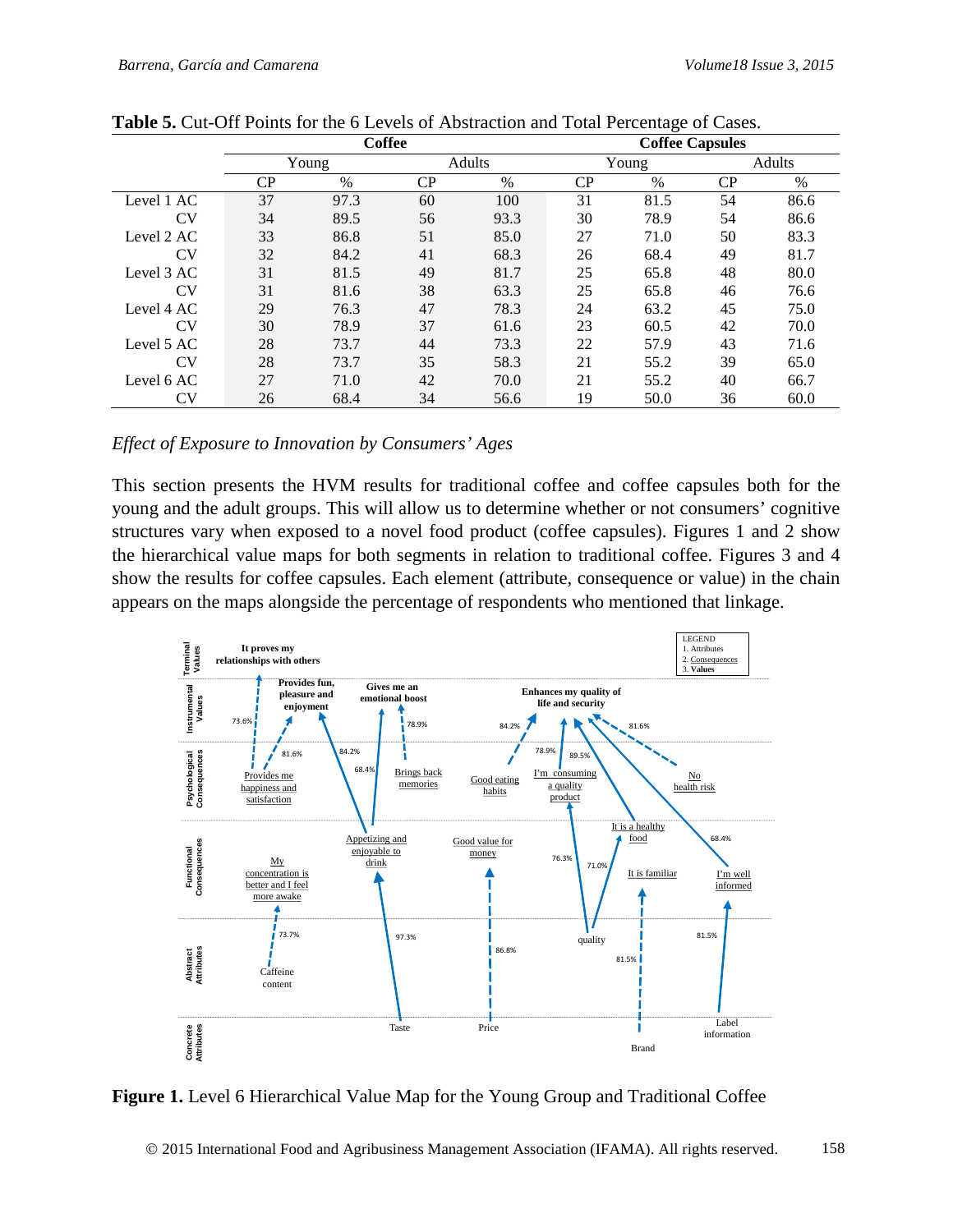Figures 1 and 2 show that the HVMs for the young and adult segments in the case of traditional coffee are quite similar in terms of attributes, consequences and values considered. The most significant differences are related to the "caffeine content" attribute in the case of the young group and the "aroma" attribute for adults. With regard to consequences, only one difference was observed, "being more concentrated and awake", which was valued by the young group; the same happened with the terminal value "improves my relationship with others".



**Figure 2.** Level 6 Hierarchical Value Map for the Adult Group and Traditional Coffee

Figures 3 and 4, which show coffee capsules HVMs for the young and the adult segments respectively, indicate at a glance more complexity in the novel food product maps than in the traditional coffee ones for each of the two segments considered. A more detailed analysis of the HVMs for the young segment shows differences in the additional consideration of the concrete attributes "price" and "packaging" and the abstract attributes "familiarity" and " product preparation" in the case of coffee capsules. In terms of consequences, those related to the convenience and user-friendliness of coffee capsules ("make my life easier", "they save me time) are noteworthy as well as those which give consumers a sense of being "more cosmopolitan" and "having higher status". It is worth mentioning that "no risk perception" does not appear on the coffee capsules map, which implies that consumers somehow perceive that they are riskier than traditional coffee. In terms of values, a higher number of values for the novel food product are observed in the young segment, values related to "being more successful", "a sense of social belonging" and "having peace of mind, dignity and self-respect".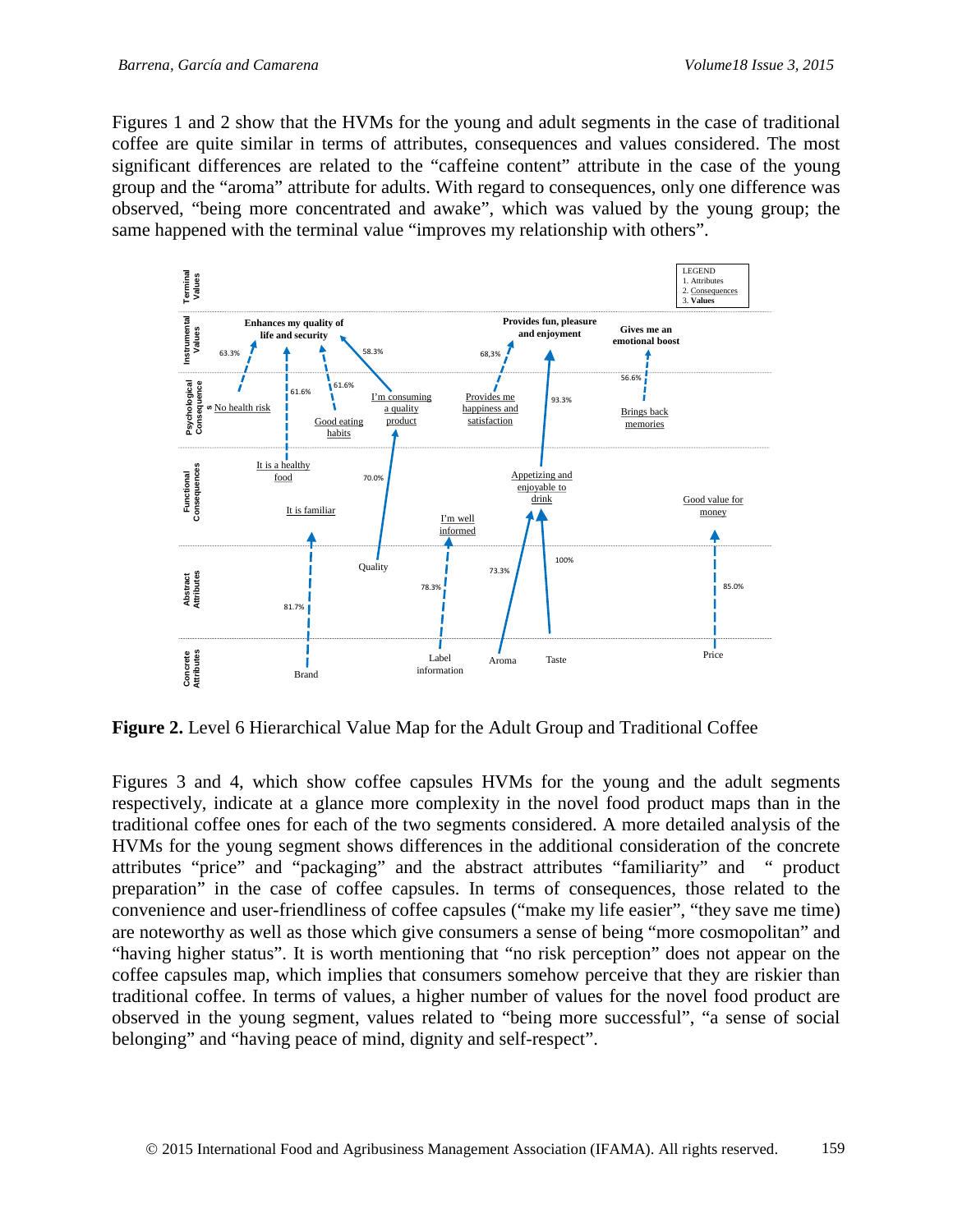

**Figure 3.** Level 6 Hierarchical Value Map for the Young Group and Coffee Capsules



**Figure 4.** Level 6 Hierarchical Value Map for the Adult Group and Coffee Capsules.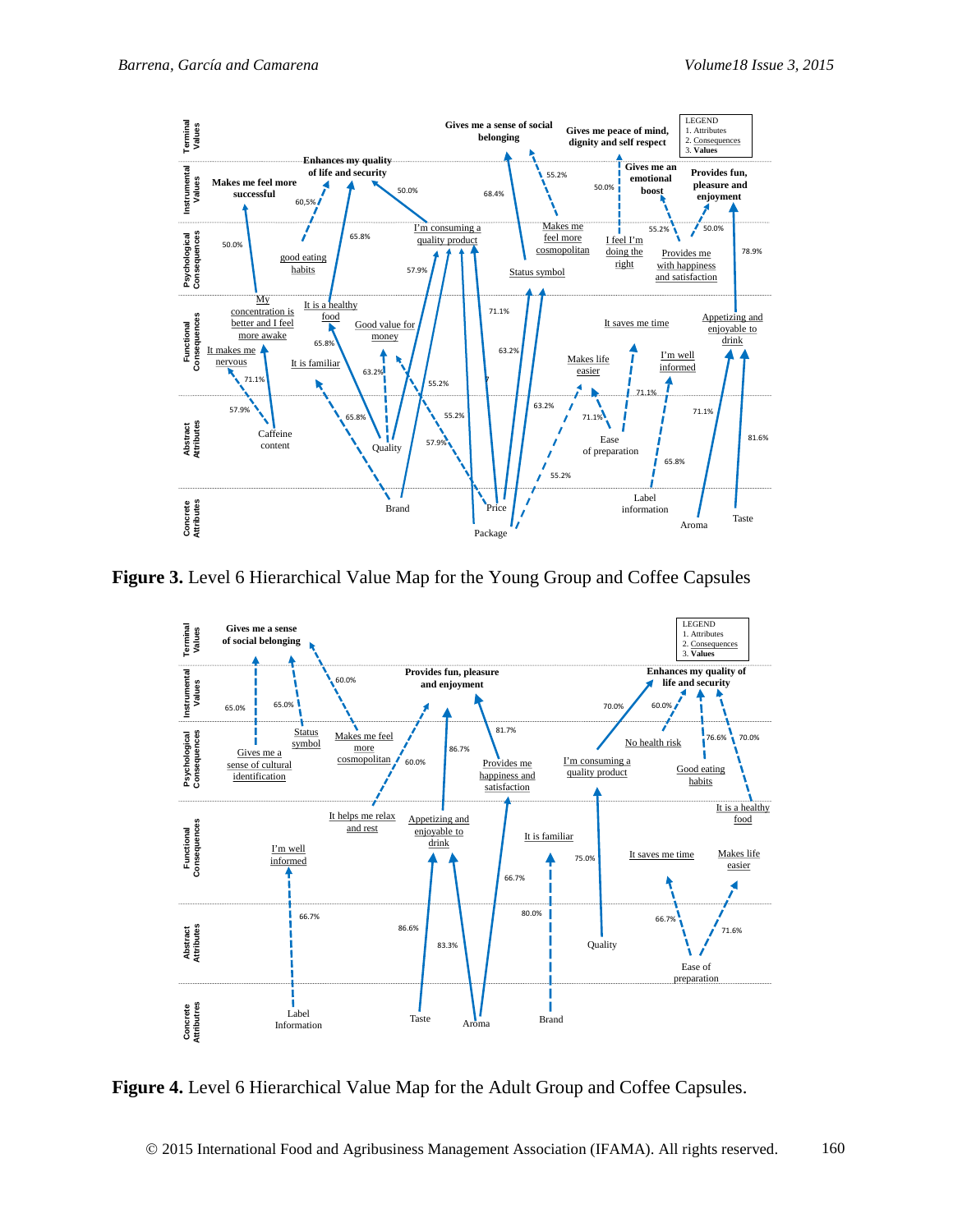In the case of adult consumers, the maps differ in one specific attribute, "price" which only appears in the traditional coffee HVM, and in "ease of preparation" as an abstract attribute in the case of coffee capsules. With regard to benefits or consequences, perceptions of regular coffee as a "good value for money" product and as a product that "brings back memories" are noteworthy. In the case of capsules, consumers identify a higher number of consequences, some of them related to the fact that this innovation "makes consumers' lives' easier" and to the fact that they perceive themselves as more cosmopolitan people when they consume it.

These results seem to indicate that in the case of a regularly consumed product consumers' cognitive structures are similar regardless of their age. When presented with a novel food product, consumers' cognitive structure becomes more complex. These differences are more patent in the young group.

#### *Effect of Age on Decision Structure in Food Innovation*

Once the fact that there actually exist differences in the cognitive structure when consumers are exposed to food innovation has been determined, we need to find out whether or not the decision structure related to the novel product differs according to the age of the consumers. To this end the HVM for young and adult consumers in coffee capsules are compared (Figures 3 and 4).

The initial analysis of the results obtained in relation to attributes reveals some interesting similarities between the two groups studied. Both segments are interested in concrete attributes such as "taste", "brand", "aroma" and "label information" i.e. mostly product organoleptic aspects, brand and information. As authors such as Grunert et al. (2003) have pointed out, sensory attributes, especially appearance and taste, have always been among the key factors influencing consumers when rating food products. In the case of abstract attributes, both groups perceive coffee capsules as a "quality" and "easy to prepare" product. In terms of differences in attributes, two concrete attributes are mentioned only by the young group: "price" and "packaging". The same happens with two abstract attributes: "caffeine content" and "product familiarity". These results show higher interest in packaging and caffeine content on the part of young consumers.

When the consequences or benefits mentioned by both groups are analyzed in more depth, functional consequences related to pleasure ("it's appetizing and enjoyable to drink") as well as those related to convenience ("it makes my life easier", "it saves me time") and being informed ("I'm well informed") are the ones which stand out. Similarities also emerge in terms of psychological consequences, specifically in those referring to consuming a quality product and having good eating habits as well as perception of higher status and cosmopolitanism when consuming coffee capsules. It should be noted that adults consume this product when they consider "it does not pose a risk to human health" while young consumers "feel they do the right thing", which shows that consumption of a novel food product is associated with the perception of being presented with a risk-free product. Differences were found in the usefulness interviewees attribute to this novel product; the young segment use coffee to improve their concentration and feel more awake while the adult segment consumes it to relax and rest. Besides, the young segment mentions "good value for money". The young group also mentions a higher number of values. Both segments agree on instrumental values such as "I have good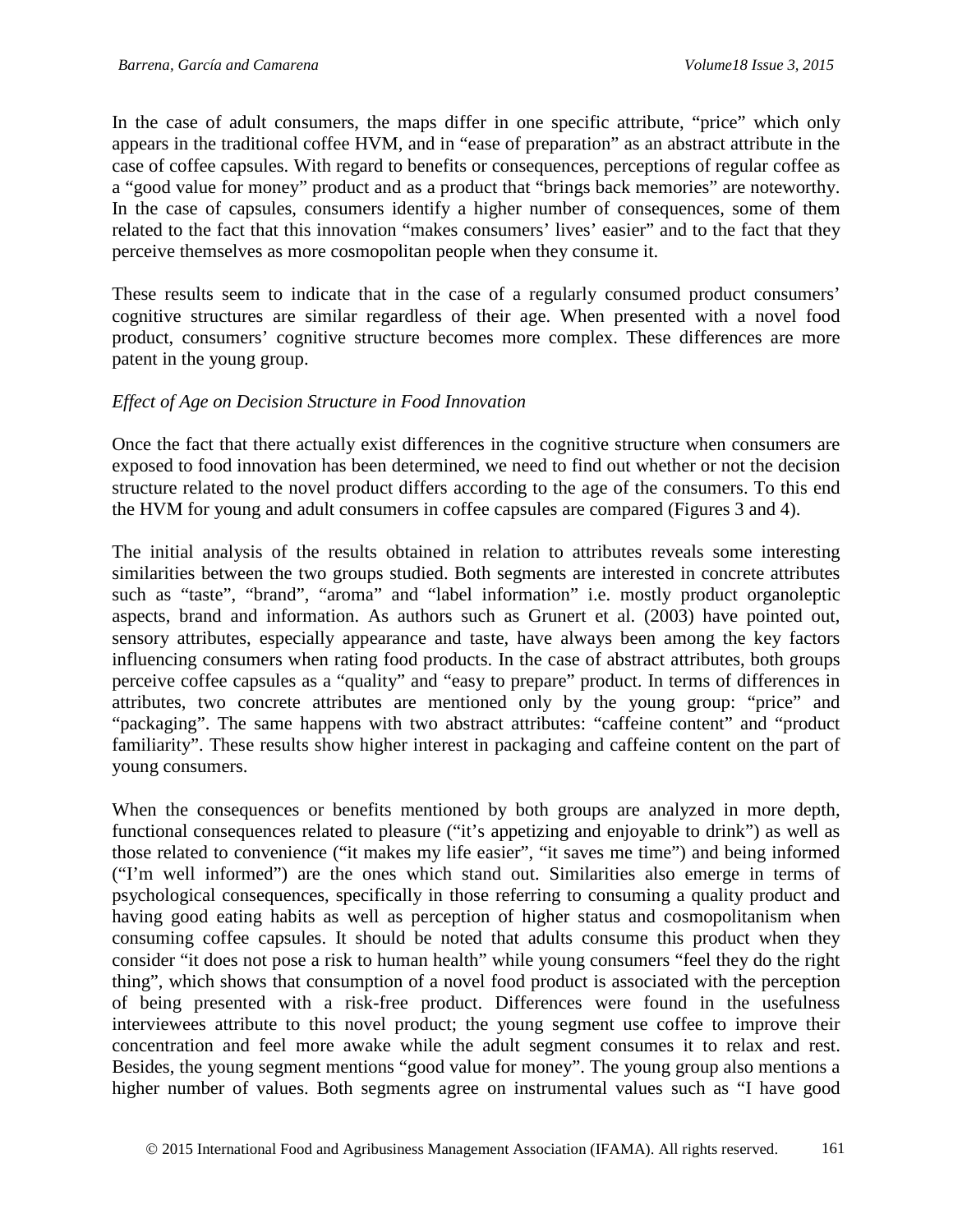quality of life and safety, "it provides fun, pleasure and enjoyment" and the terminal value "gives me a sense of social belonging". The young segment, however, is able to convey a higher number of values in the map and they indicate that coffee capsules consumption gives them an emotional boost, makes them more successful and feel they have "peace of mind, dignity and self-respect".

These initial findings could be analysed in more detail in a second stage of the analysis in order to gain a deeper understanding of how purchasers' means-end chains are formed. The ladders observed show three relationships common to both segments. The first two refer to the "taste" and "aroma" of coffee capsules which are related to the consequence "it's appetizing and enjoyable to drink" and the value "it provides fun, pleasure and enjoyment".

This suggests that one of the values that all groups pursue through the consumption of foods is the enjoyment of eating them, an association that it is hardly surprising to observe in food consumption research. Another common pattern in the groups is the chain linking the abstract attributes "quality" with the consequence "I am consuming a quality product" and the instrumental value "enhances my quality of life and security", all of these concepts being related to the quality of the product.

Certain differences in terms of consumers' age are observable given that the young segment is able to convey many more complete ladders. For instance, three ladders associating "brand", "packaging" and "price" of the product with consumption of a quality product that provides them with good quality of life and safety are observed. Besides, the young group associates "price" and "packaging" with a "status symbol" and this in turns makes them perceive a sense of social belonging. Finally, the caffeine content of the novel food product is associated with better concentration and being more awake, which leads to being more successful.

From the analysis of the various elements and ladders shown on the hierarchical value maps of these consumer segments, it appears that the more complex cognitive structure underlying the decision making process with respect to innovations is that of the young group, the one which shows higher consumption of the new product.

Given that young and adult consumers presented consumption frequencies significantly different in relation to coffee capsules (Table 4), frequent coffee capsules consumers' HVMs for both age ranges were analyzed in order to find out whether these results were derived from age or from consumption frequency. Figures 5 and 6 show the HVMs obtained for young and adult regular coffee capsules consumers. The results show that even though there are some minor differences, the map structures remains similar to the one obtained for the groups in general when consumption frequency is not taken into account. The HVM for the young group is still considerably more complex than that of adults consuming this innovation, regardless of consumption frequency. These results seem to indicate that differences derive from age and not from consumption frequency.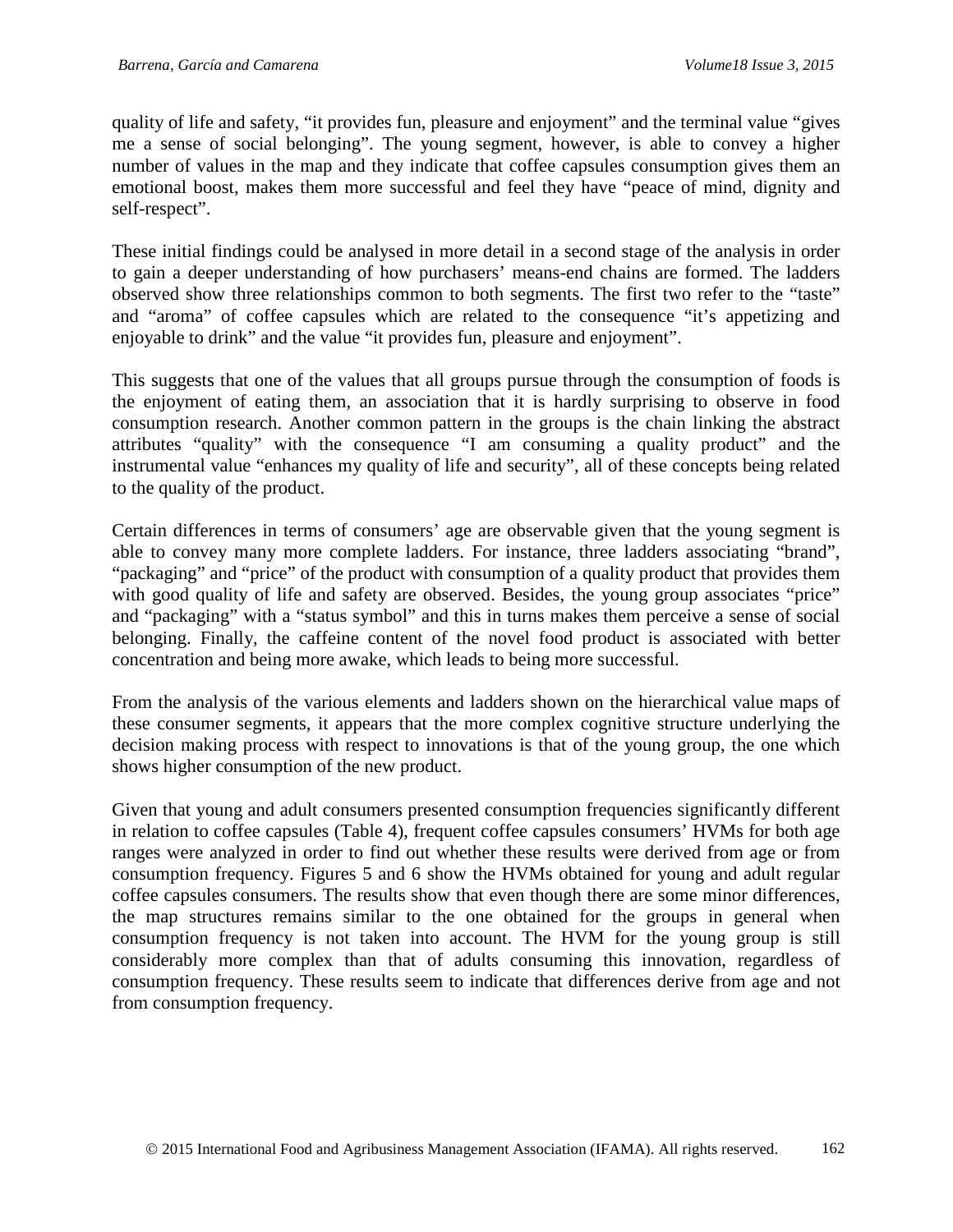

**Figure 5.** Level 6 Hierarchical Value Map for the Young Group and Coffee Capsules (Regular consumption).



**Figure 6.** Level 6 Hierarchical Value Map for the Adult Group and Coffee Capsules (Regular consumption).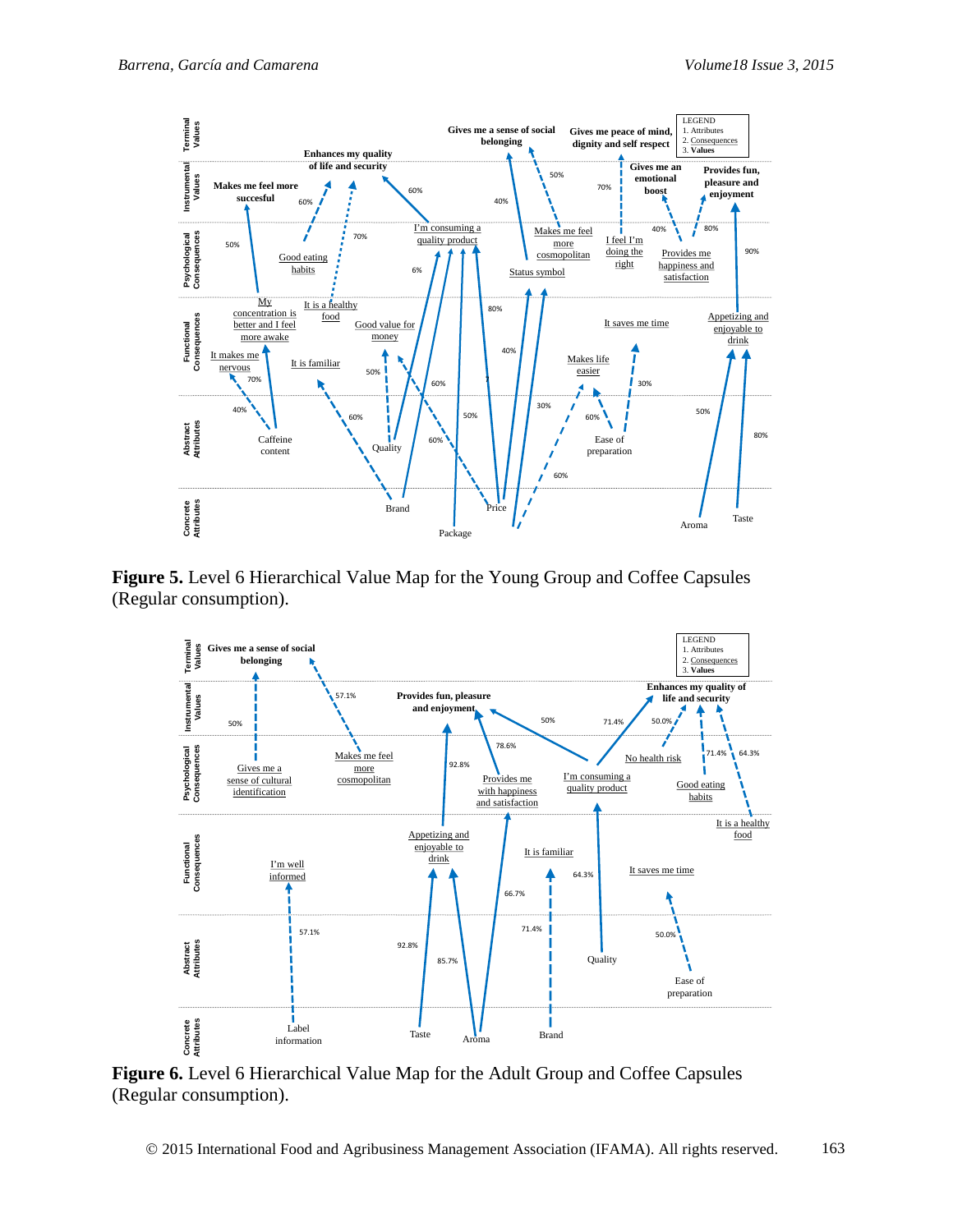#### *Degree of Abstraction Comparison*

Results seem to suggest variations in the respondents' cognitive structure as a function of exposure to innovations and according to their age. Table 6 summarizes the complete ladders formed by each group in terms of the attributes, consequences and values involved. In general, the innovative product shows a higher degree of abstraction and more complex maps. Besides, this complexity becomes more patent with the young segment. Assuming that the degree of abstraction increases as the cognitive structure is more heavily dominated by abstract attributes, psychological consequences and terminal values than by concrete attributes, functional consequences and instrumental values, this higher degree of abstraction indicates that young consumers include more personal associations in the purchase process than adult consumers.

| Tuble of Complete Eauders for Each Group and Frouder Final (200). |  |               |              |        |                |                        |   |
|-------------------------------------------------------------------|--|---------------|--------------|--------|----------------|------------------------|---|
|                                                                   |  |               |              | Coffee |                | <b>Coffee Capsules</b> |   |
| <b>Attributes</b><br><b>Consequences</b>                          |  | Values        | Young        | Adult  | Young          | <b>Adults</b>          |   |
|                                                                   |  | Functional    | Instrumental | 3      | $\mathfrak{D}$ | 2                      | 2 |
| Concrete                                                          |  |               | Terminal     |        |                |                        |   |
|                                                                   |  | Psychological | Instrumental |        |                | 3                      |   |
|                                                                   |  |               | Terminal     |        |                | 2                      |   |
| Abstract                                                          |  | Functional    | Instrumental |        |                | $\mathcal{L}$          |   |
|                                                                   |  |               | Terminal     |        |                |                        |   |
|                                                                   |  | Psychological | Instrumental |        |                |                        |   |
|                                                                   |  |               | Terminal     |        |                |                        |   |

**Table 6.** Complete Ladders for Each Group and Product Analyzed.

# **Conclusions**

In recent years, market globalization and higher levels of competition have placed the food industry under ever greater pressure. Added to this, consumers are becoming more and more demanding and are more aware of what to look for in food products: quality, food safety, healthier products, etc. This reality has forced producers and processors to develop new products to meet these new demands in order to achieve a competitive market position. Despite the efforts on the part of the agro-food industry, the failure rate for novel food products is very high. This is due to various reasons, but it is mainly connected to a lack of understanding of consumers. In societies where nutritional needs are covered, the success of a given product in the market is related to acquiring knowledge about consumers, finding out what they look for in a product and what personality traits they project through the food products they purchase and consume. Consumers tend to put up barriers to novel products when they fail to find clear benefits in them or when they do no match their self-image.

Traditionally, consumer behavior oriented research on innovations has focused on demographic traits associated with willingness to adopt novel products. One of the variables generally considered is consumers' age, given that studies show that young consumers tend to be the more innovative ones. Our study attempted to analyze decision structures in consumers within different age ranges in relation to novel food products in order to determine potential differences. This knowledge will help identify the key elements for each age range to try and improve novel food adoption rates. These issues were explored in an application based on means-end chain theory, enabling us to map attribute-consequence-value linkages obtained through laddering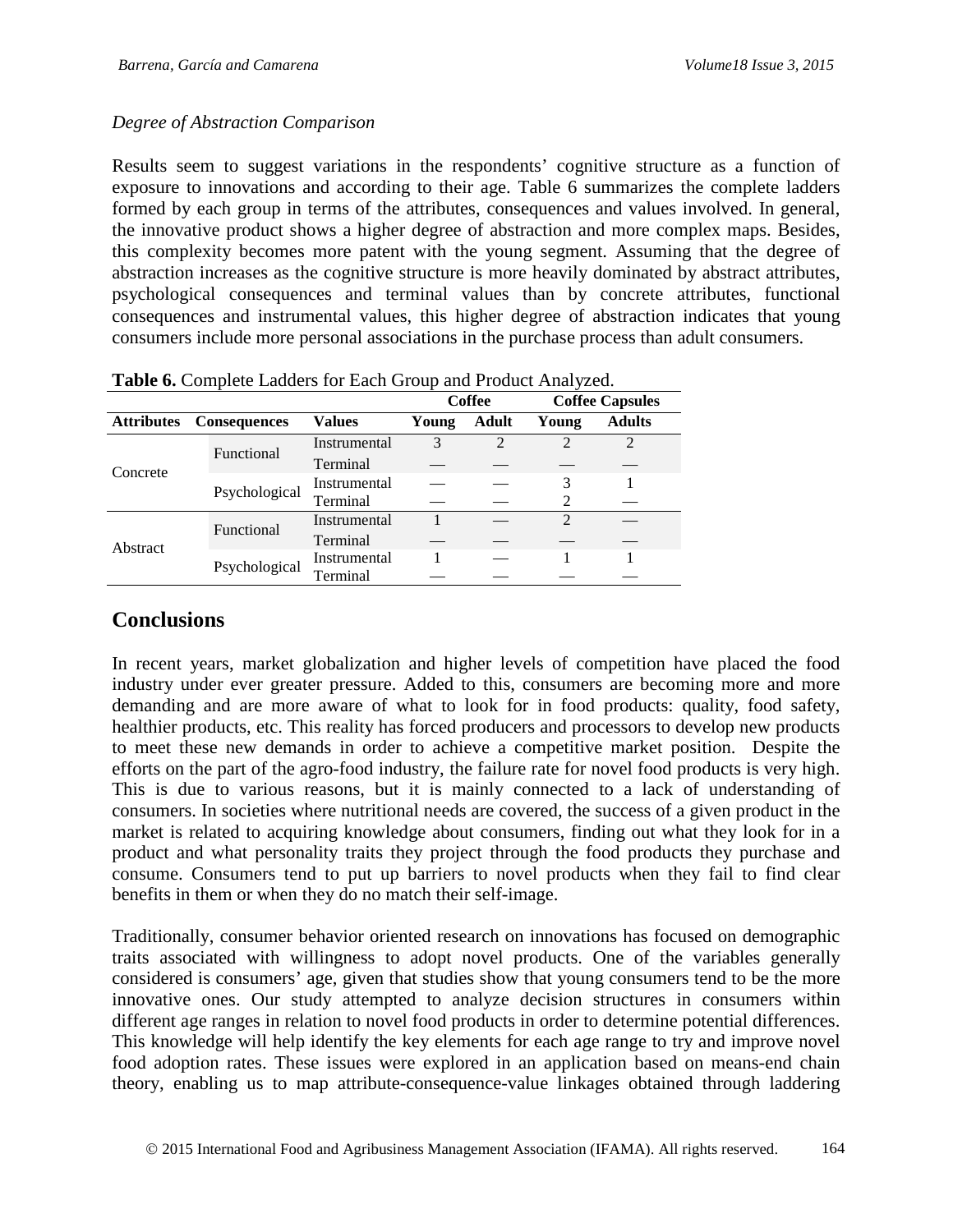interviews with two consumer segments (young and adult consumers) and two products, traditional coffee (control product) and coffee capsules (food innovation).

The results show in the first place that young consumers have higher food innovation consumption levels, which is consistent with the results in most of the literature, which show that young consumers rank higher when it comes to adopting novel products.

Moreover, the hierarchical value maps allow us to conclude that consumers' cognitive structures are similar regardless of age when they are presented with a traditional product. However, this structure becomes more complex when they are presented with a novel food product in both age ranges. In other words, the decision structure related to novel food products projects a higher number of aspects connected to consumers' personalities through the products' attributes. Likewise, when adult and young consumers' decision structures for novel food products are compared, we find that complexity is much more patent for young consumers. In brief, young consumers of the novel product analyzed perceive more benefits in the novel food through its attributes and that said attributes reflect to a greater extent their personality.

Regardless of age, consumers adopt the novel product for hedonic reasons (taste, aroma and pleasure), due to ease of use (a key aspect for the market success of this product) and also because it makes them feel more trendy (more cosmopolitan) and gives them certain social status. Product search and experience attributes such as label information, brand, taste and ease of use are key factors. However, product belief attributes such as product quality are also noteworthy. This indicates that choice is not completely based on tangible product aspects; intangible or belief elements also play a role, which become more relevant when consumers are faced with the novel food product. The results in the study provide knowledge on the tangible and intangible elements which define the choice structures of the different consumer groups, which is knowledge of the consumer that goes beyond sociodemographic characteristics. And this knowledge facilitates the design of promotion strategies, which can be based on the links between product attributes and the values mentioned by consumers. Furthermore, the age of consumers is determinant in terms of certain benefits pursued in the novel food product analyzed; young consumers look for success through caffeine content, which allows them to improve their concentration while adult consumers aim at relaxation and rest. Finally, a further differentiating element is that young consumers attribute more importance to the products' image and packaging, brand and price, all of them perceived as quality and social status symbols. These factors are worth taking into consideration when it comes to designing marketing strategies aimed at boosting consumption among consumers of different ages.

Finally, we should mention some limitations of this study. In the first place, the sample used has representativeness problems in relation to the education level of interviewees (higher than that of the population of Navarra) and to the impossibility of interviewing people over 65 years of age. Second, it would have been interesting to introduce more variables in the preferences analysis, such as psychometric variables, which have not been taken into account in this study. Third, the study is focused on one product and we were unable to generalize the findings to other novel foods or the food market in general. A further limitation is that the level of involvement with the product is likely to be different according to different age groups and therefore behavior in relation to the product may vary. It would be therefore useful to corroborate the results by extending the scope of the research to other geographical areas, other food innovations or larger consumer samples.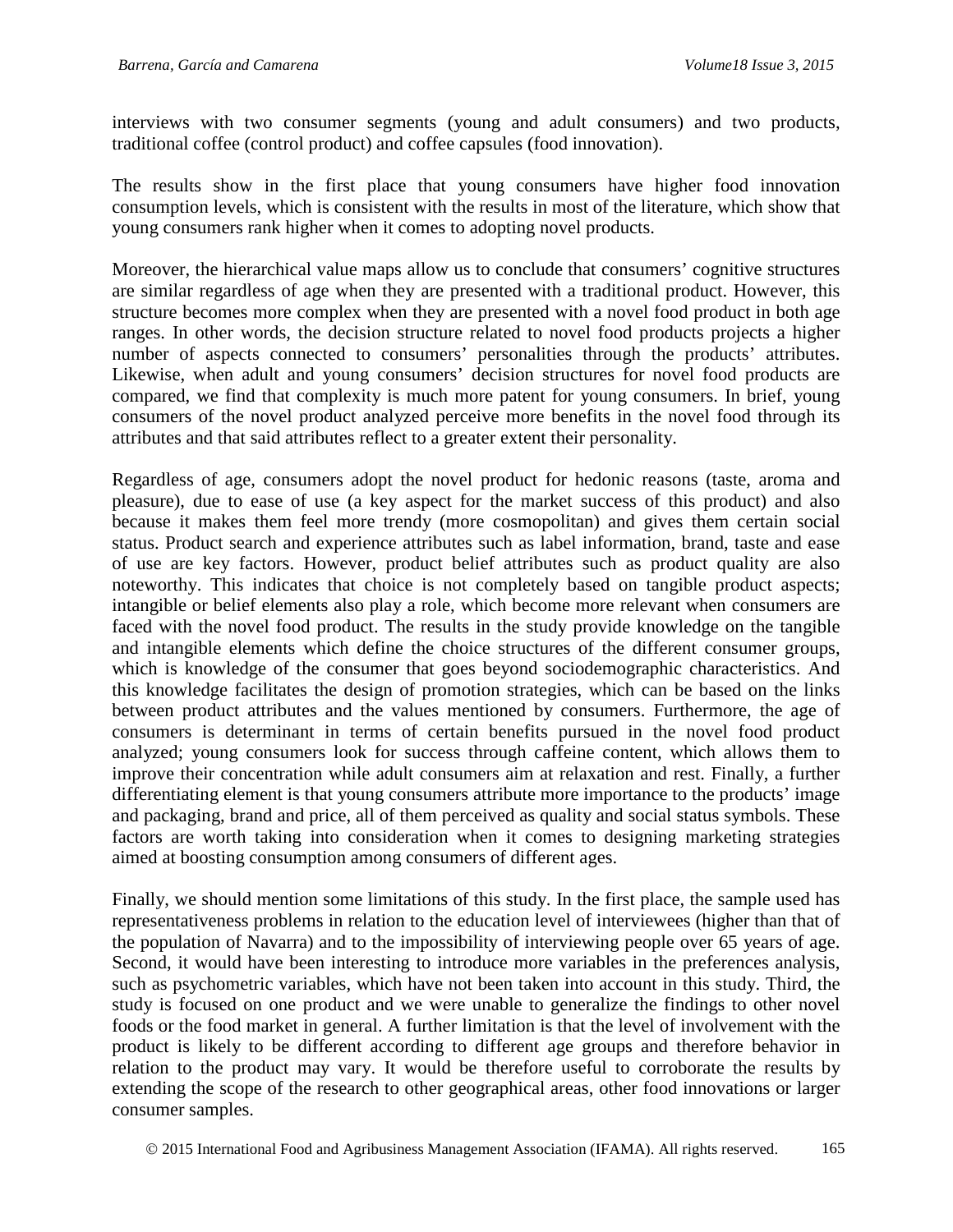# **Acknowledgements**

The authors are grateful for the support received from the Spanish Ministry of Science and Innovation (Project number AGL2012-39793-C03-01) and for the helpful comments of the editor and anonymous reviewers.

# **References**

- Arnett, Jeffrey Jensen. 2000. Emerging adulthood: a theory of development from the late teens through the twenties. *American Psychology* 55: 469-480.
- Assael, Henry. 1987. *Consumer Behavior and Marketing Action.* 3rd Edition. Kent Publishing Company: Boston.
- Audenaert, Anke; Steenkamp, Jan-Benedict E.M. 1997. A Consumer-oriented Approach to the marketing of Food Products: Application of Means-end Chain Theory to the Consumption of Beef. In. *Agricultural Marketing and Consumer Behaviour in a Changing World*. Wierenga B.; Van Tilburg A.; Grunert, K.; Steenkamp JB. E.M. & Wedel M Kluwer Academic Publishers.
- Baregheh, Anahita; Rowley, Jennifer; Sambrook, Sally. 2009. Towards a multidisciplinery definition of innovation. *Journal of Management Decision* 47(8): 1323-1339.
- Bartels, Jos; Reinders, Machiel J. 2010. Social identification, social representations, and consumer innovativeness in an organic food context: a cross-national comparison. *Food Quality and Preference* 21(4): 347-352.
- Botschen, Gunther; Hemetsberger, Andrea. 1998. Diagnosing Means-End structures to determine the degree of potential marketing program standardization. *Journal of Business Research* 42(2): 151–159.
- Botschen, G., and E. Thelen. 1998. Hard versus soft laddering: implications for appropriate use. In *New developments and approaches in consumer behaviour research.* 321–339, edited by I. Balderjahn, C. Mennicken, & E. Vernette. Stuttgart, Houndmill &London: Schaffer-Poeschel Verlag & Macmillan Press Ltd.
- Capitanio, F.; A. Coppola, and S. Pascucci. 2009. [Indications for drivers of innovation in the](http://www.emeraldinsight.com/journals.htm?articleid=1810515&show=abstract)  [food sector.](http://www.emeraldinsight.com/journals.htm?articleid=1810515&show=abstract) *British Food Journal* 111(8): 820-838.
- Costa, A. I .A.; M. Dekker, and W.M.F. Jongen. 2004. An overview of means-end theory: potential application in consumer-oriented food product design. *Trends in Food Science & Technology* 15(7-8): 403-415.
- Dickerson, M.D.; and J.W. Gentry, 1983. Characteristics of adopters and non-adopters of home computers. *Journal of Consumer Research* 10(2): 225-235.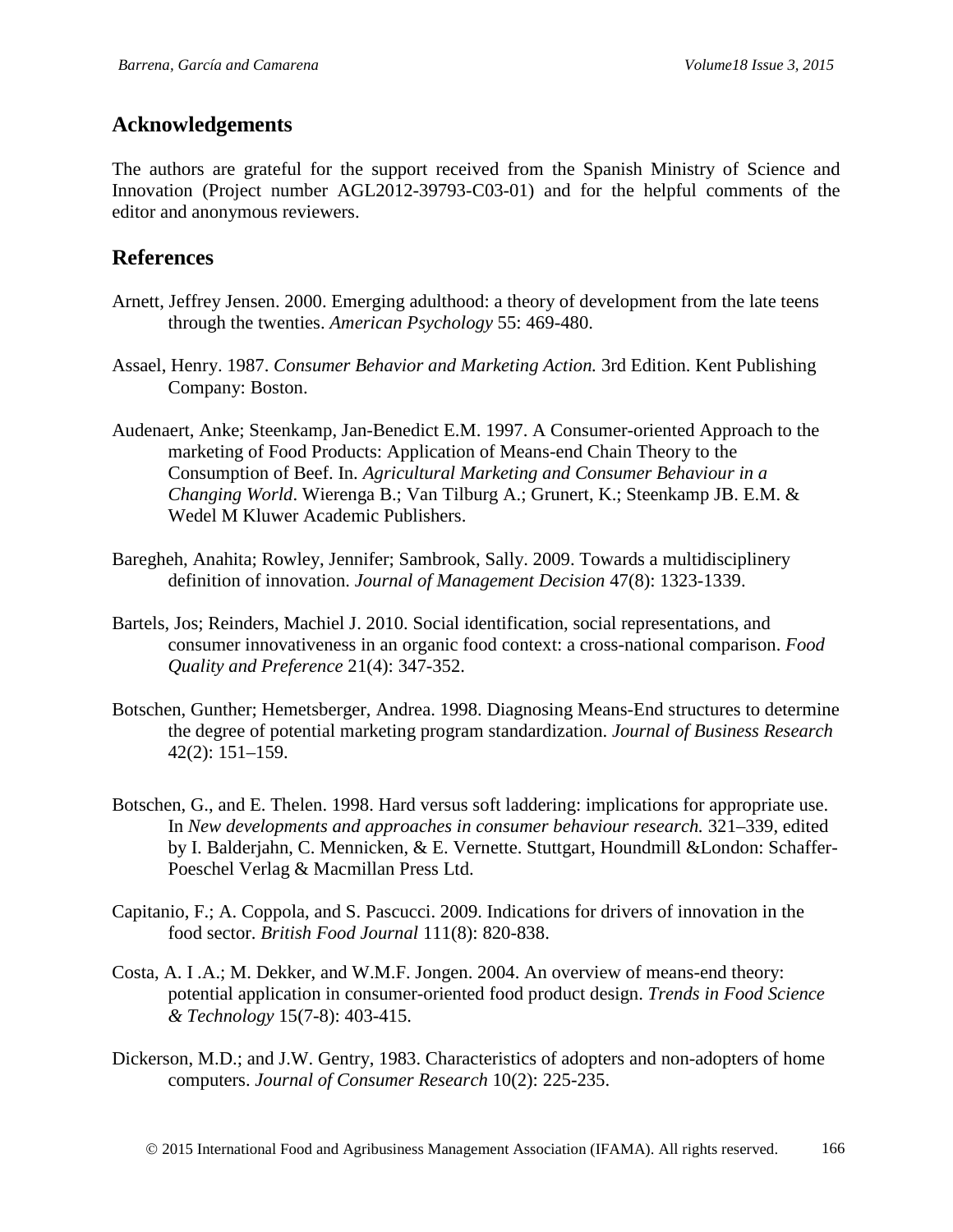Erikson, Erik H. 1980. Identity and the life cycle. Norton and co. New York.

- Flight, Ingrid; C. G. Russell, I. Blossfeld, David N. Cox. 2003. From sensory attributes to marketing hooks: using laddering to understand consumer perceptions of red meat. *Food Australia* 55: 418-424.
- Flight, Ingrid; Phillip; Leppard, David N. Cox. 2003. Food neophobia and associations with cultural diversity and socio-economic status amongst rural and urban Australian adolescents. *Appetit*e 41: 51-59.
- Fortuin, Frances T. J. M.; S.W.F. Omta. 2009. Innovation drivers and barriers in food processing. *British Food Journal* 111(8):839-851.
- Gatignon, Hubert; and Thomas S. Robertson. 1991. Innovative decision processes*. Consumer Behavior* (316–348). Englewood Cliffs, NJ: Prentice-Hall.
- Gourville, John T. 2006. Eager Sellers and Stony Buyers: Understanding the Psychology of New-Product Adoption. *Harvard Business Review* 84: 98–106.
- Grande, Ildefonso. 1993. El comportamiento de los consumidores por grupos de edad. Implicaciones sobre el diseño del marketing mix [The behavior of consumers by age groups . Implications for the design of the marketing mix]. *Distribución y Consumo* 12: 40-58.
- Gresham, George; J. Hafer, and E. Markowski. 2006. Inter-functional market orientation between marketing departments and technical departments in the management of the new product development process. *Journal of Behavioral and Applied Management* 8(1): 53– 65.
- Grunert, Klaus G; Lone Bredahl; Joachim Scholderer. 2003. Four questions on European consumers' attitudes toward the use of genetic modification in food production. *Innovative Food Science and Emerging Technologies* 4(4): 435–445.
- Gutman, Jonathan. 1982. A means-end chain model based on consumer categorization processes. *Journal of Marketing* 46(2): 60-72.
- Heckhausen, Jutta; Carsten Wrosch and Richard Schulz. 2010. A motivational theory of life-span development. *Psychological Review* 117(1): 32-60.
- Im, Subin, Barry L. Bayus, and Charlotte H. Mason, 2003. An empirical study of innate consumer innovativeness personal characteristics, and new-product adoption behavior. *Journal of the Academy of Marketing Science* 31(1):61-73.
- Imram, Nazlin. 1999. The role of visual cues in consumer perception and acceptance of a new product. *Nutrition & Food Science* 99(5): 224-228.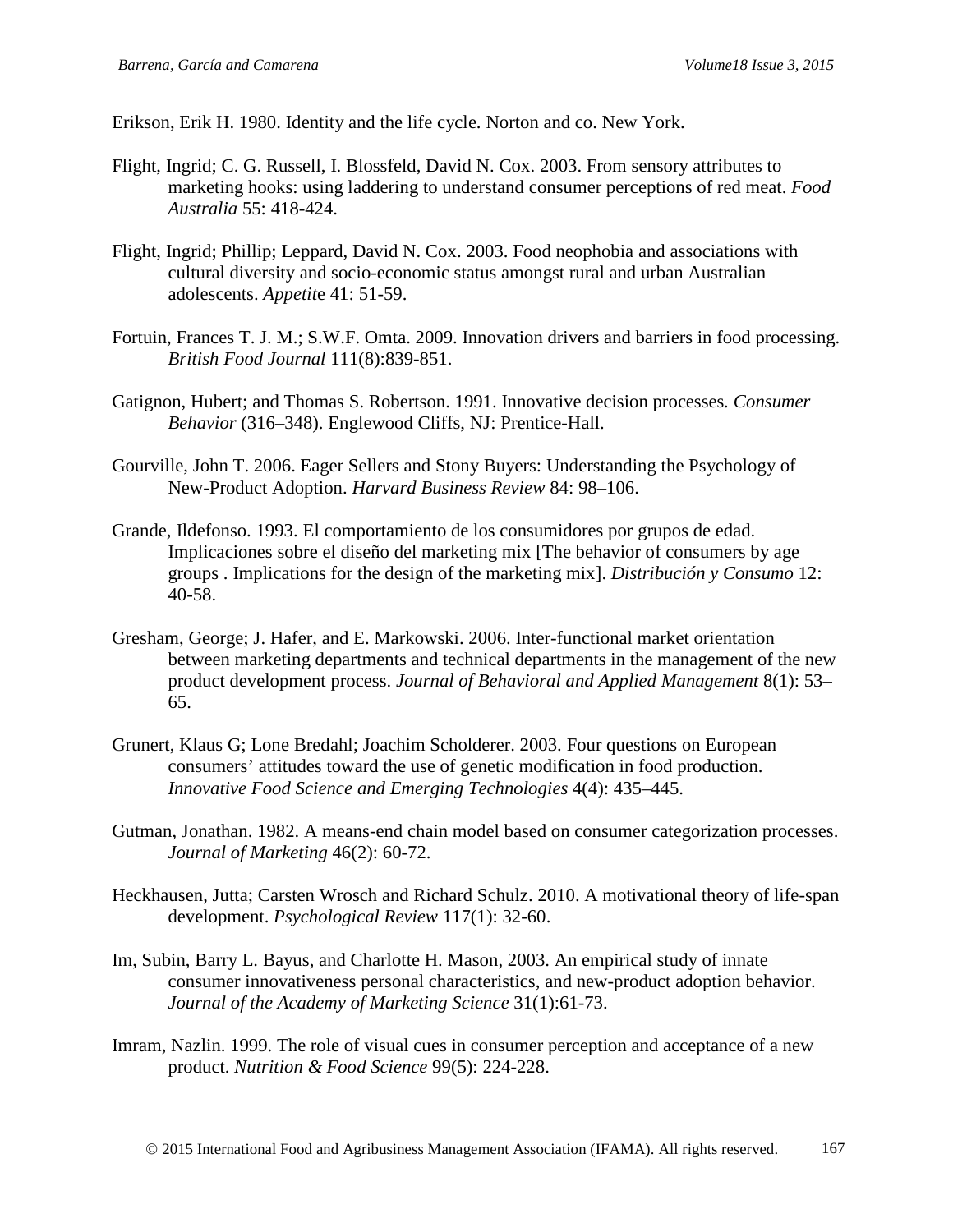- Kahle, Lynn R. 1985. The nine nations of North America and the value basis of geographic segmentation. *Journal of Marketing* 50(April): 37-47.
- Krystallis, Athanasios; Michalis Linardakis and Spyridon Mamalis. 2010. Usefulness of the discrete choice methodology for marketing decision-making in new product development: an example from the European functional food market. *Agribusiness* 26(1): 100-121.
- Kühne, Bianka; Filiep Vanhonacker, Xavier Gellynck, Wim Verbeke. 2010. Innovation in traditional food products in Europe: Do sector innovation activities match consumers' acceptance*? Food Quality and Preference* 21(6): 629-638.
- Leek, Sheena; Isabelle Szmigin, and Marylyn Carrigan. 2001. Older consumers and food innovation. *Journal of International Food and Agribusiness Marketing* 12 (1): 71-89.
- Leppard, P.; C.G. Russell, and D.N. Cox. 2004. Improving means-end-chain studies by using a ranking method to construct hierarchical value map. *Food Quality and Preference* 15(5): 489-497.
- Lunsford, Dale A; Burnett, Melissa S. 1992. Marketing Product Innovations to the Elderly: Understanding the Barriers to Adoption. *Journal of Consumer Marketing* 9(4): 53-63.
- MARM, Ministerio de Agricultura, Alimentación y Medio Ambiente de España. 2011. La alimentación en España[Food in Spain]. [http://www.magrama.es.](http://www.magrama.es/)
- Michon, Christelle; O'Sullivan, Maurice; Sheehan, Eliz; Delahunty, Conor; Kerry, Joe 2010. Study on the influence of age, gender and familiarity with the product on the acceptance of vegetal soups. *Food Quality and Preference* 21: 478-488
- Naidoo, Vik. 2010. Firm survival through a crisis: The influence of market orientation, marketing innovation and business strategy. *Industrial Marketing Management* 39(8): 1311-1320.
- Nielsen N.A., T Bech-Larsen and K.G. Grunert. 1998. Consumer purchase motives and product perceptions: a laddering study on vegetable oil in three countries. *Food Quality and Preference* 9(6):455-466.
- Olson, James C.; and Thomas J. Reynolds. 1983. Understanding Consumers' Cognitive Structure: Implications for Advertising Strategy. In *Advertising and Consumer Psychology*. Lexington, MA. L. Percy & A. Woodside. Lexington Books.
- Olson, Jerry C. and Thomas J. Reynolds. eds. 2001. The means-end approach to understanding consumer decision making*,* in *Understanding Consumer Decision Making: the Means-End Approach to Marketing and Advertising Strategy*, 3-20. Lawrence Erlbaum Associates. Mahwah, NJ.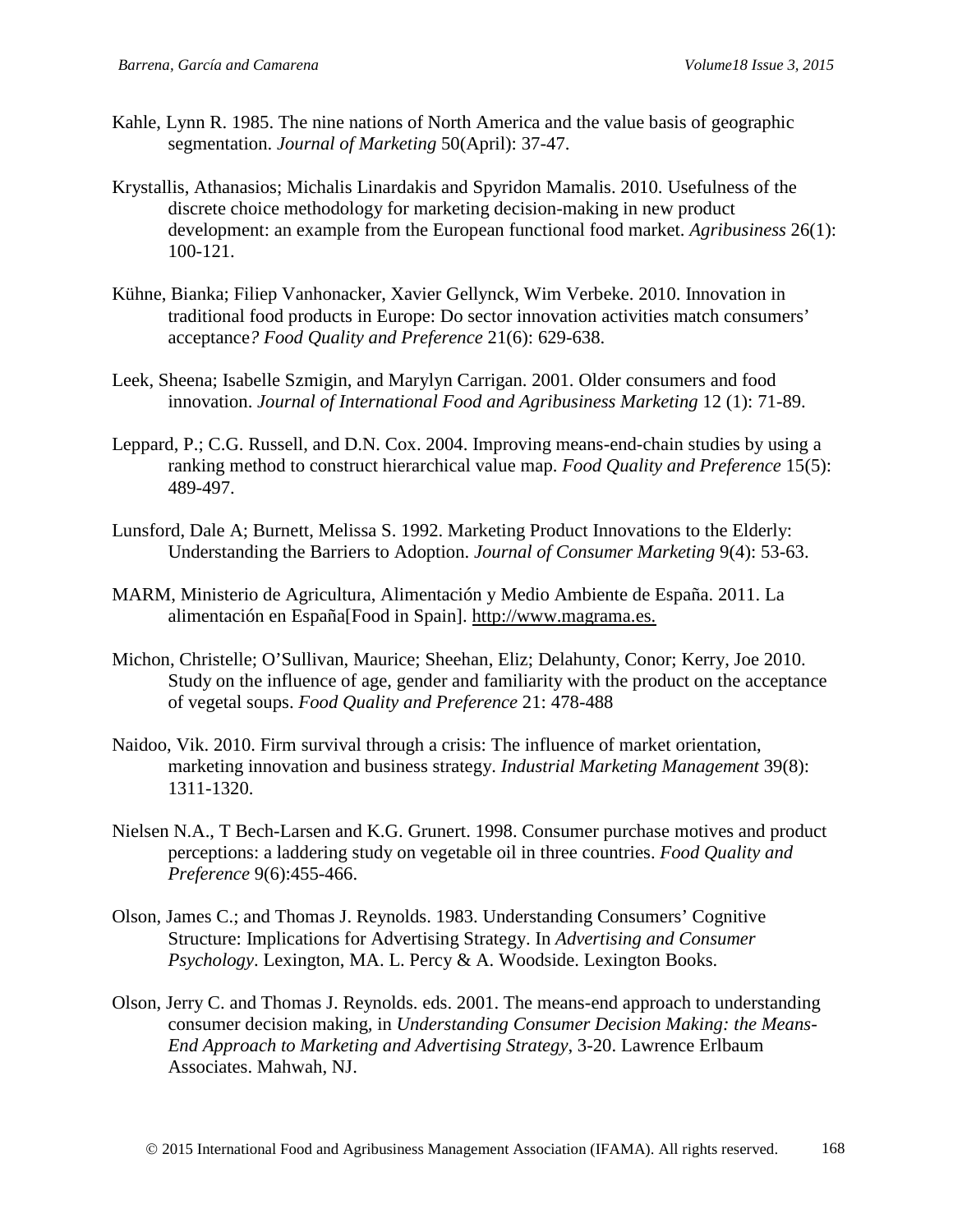- Pelchat, Marcia L. and Patricia Pliner. 1995. Try it. You'll like it. Effects of information on willingness to try novel foods. *Appetite* 24(2): 153-165.
- Pliner, Patricia. 1994. Development of measures of food neophobia in children. *Appetit*e 23(2): 147–163.
- Resa, Sylvia. 2011. Los sectores de café y té persiguen el rango de la degustación [The coffee and tea sectors pursue the range of tasting]. *Distribución y consumo* 20: 70-74.
- Reynolds, Thomas J., and Jonathan Gutman. 1984. Laddering: extending the repertory grid methodology to construct attribute-consequence-value hierarchies*.* In *Personal Values and Consumer Psychology*, *Vol. II.* 155-167. Edited by R. Pitts and A. Woodside. Ed. Lexington, MA: Lexington Books.
- Reynolds, Thomas J. and Jonathan Gutman. 2001. Advancements in laddering. In *Understanding consumer decision making: the means-end approach to marketing and advertising strategy*, edited by Olson, J.C.; Reynolds, T.J. Mahwah, NJ: Erlbaum. 91-118
- Rimal, Arbindra P. 2003. Who buys reduced fat? A case of reduced fat peanut butter. *Journal of International Food and Agribusiness Marketing* 13(1): 27–40.
- Robinson, Oliver C. 2013. Values and adult ages: findings from two cohorts of the European Social Survey. *European Journal of Ageing* 10(1): 11-23.
- Rogers, Everett M. 1995. *Diffusion of Innovations*. 4th edition, New York, The Free Press.
- Rogers, Everett M. 2003. *Diffusion of Innovations.* 5th edition. New York: The Free Press.
- Roininen, Katariina; Laurence Filion, David Kilcast, Liisa Lähteenmälii. 2004. Exploring difficult textural properties of fruit and vegetables for the elderly in Finland and the United Kingdom. *Food Quality and Preference* 15(6): 517-530.
- Russell, G., A. Busson., I.H.K. Flight, J. Bryan, J.A.Van Lawick, D.N. Cox. 2004. A comparison of three laddering techniques applied to an example of a complex food choice. *Food Quality and Preference* 15: 569-583.
- Tellis, Gerard J.; Eden Yin and Simon Bell. 2009. Global consumer innovativeness: crosscountry differences and demographic commonalities. *Journal of International Marketing* 17(2):1-22.
- Ter Hofstede, Frenkel; Audenaert, Ankel; Steenkamp, Jan-Benedict E.M; Wedel, Michel. 199). An investigation into the association pattern technique as a quantitative approach to measuring means-end chain. *International Journal of Research in Marketing* (15): 37-50.